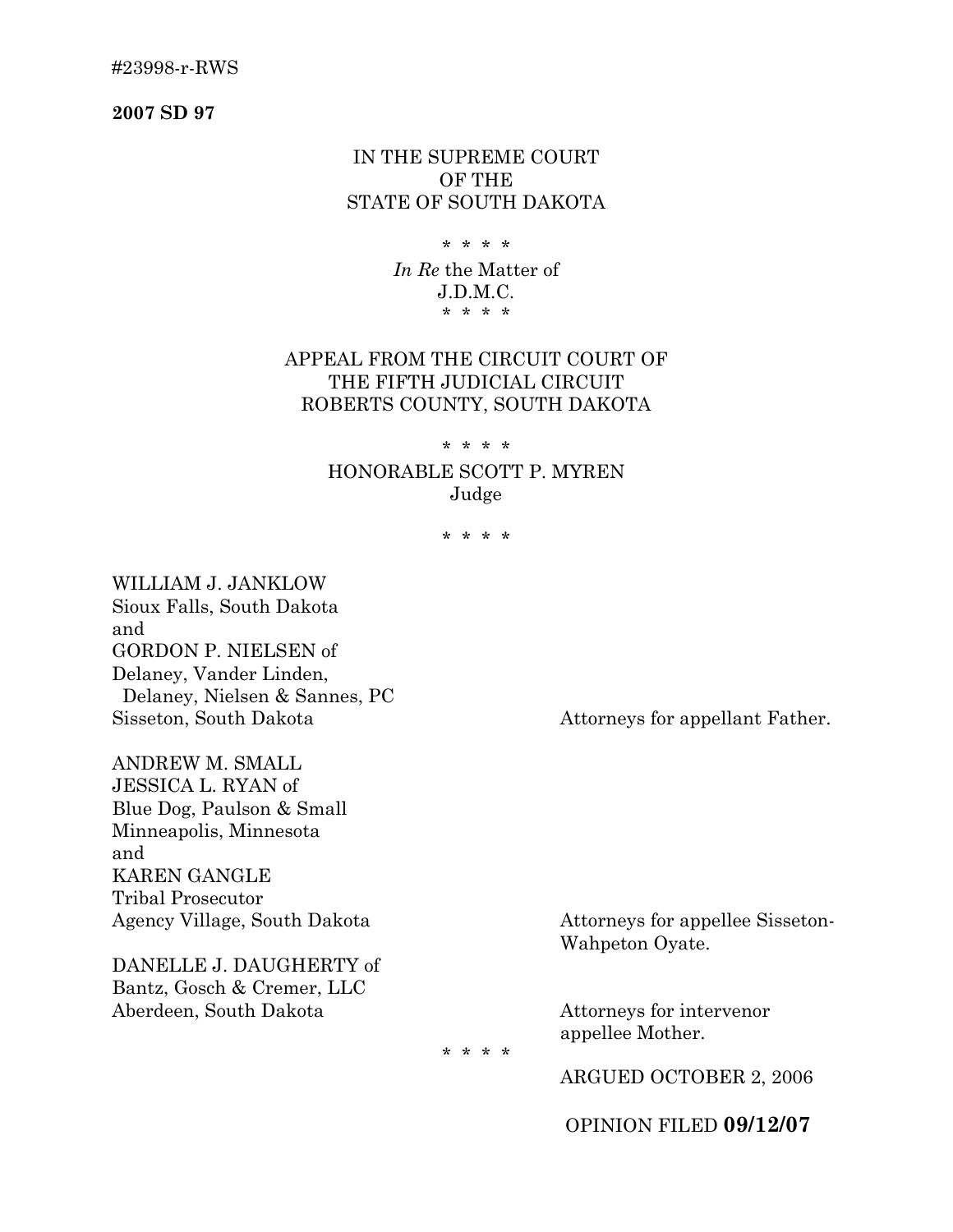### SABERS, Justice

[¶1.] We determine whether the circuit court correctly granted full faith and credit or comity to a tribal court abuse and neglect order when all parties, at all relevant times, lived off the reservation. Because the Sisseton-Wahpeton Oyate Tribe (SWO) and Mother did not meet their burden to show the tribal court had personal jurisdiction, we reverse the circuit court.

#### **FACTS**

[¶2.] Mother and Father were married in Sisseton, South Dakota, on December 27, 2002. Mother is an enrolled member of the SWO Tribe and Father is a non-Indian. The couple had two daughters, J.D.M.C. and T.J.C., both enrolled members of the SWO. In 2005, Mother and Father were divorced in state court in Sisseton, South Dakota, Roberts County. The parties shared joint legal and physical custody of both children, but the children resided with Father in Sisseton while Mother lived in Biloxi, Mississippi, where she was stationed as a member of the military. The parties agreed the girls would reside with Father during the school year and reside with Mother during the summer while she was stationed in Biloxi.

[¶3.] Despite this agreement, Mother and Father decided Father would have the girls for the summer of 2005. It was during this time that T.J.C. died when Father accidentally left her in the car while he went to work in Browns Valley, Minnesota. Father was investigated but no criminal charges were filed. Mother filed an abuse and neglect petition in tribal court, alleging J.D.M.C. was abused and neglected, based on the incident with T.J.C., and sought protective custody pending

-1-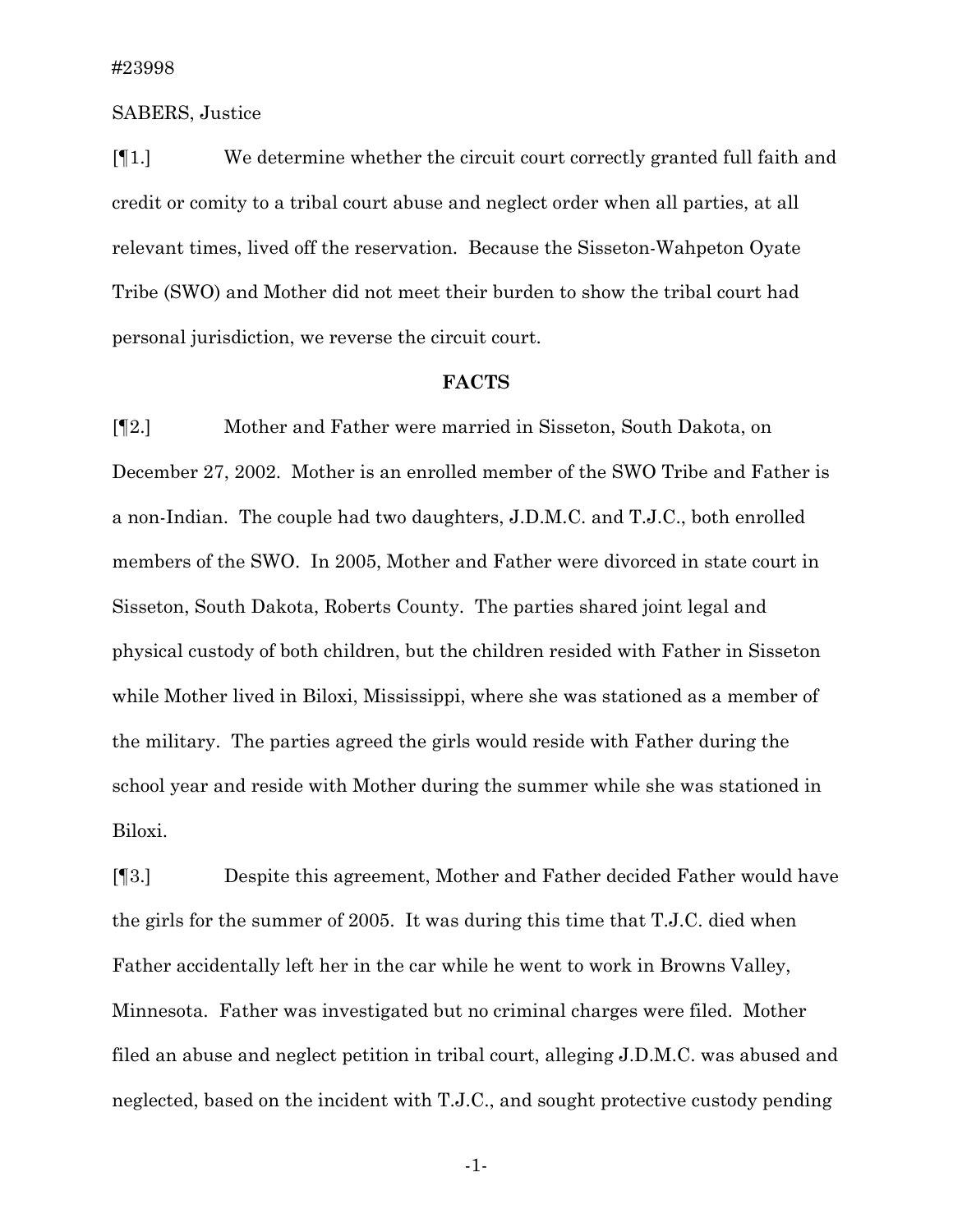$\overline{a}$ 

a child protection investigation. The tribal court entered an ex-parte emergency custody order making J.D.M.C a ward of the tribal court. The state court would not grant comity<sup>[1](#page-2-0)</sup> to the emergency custody order.

[¶4.] SWO's Child Protection Program (CPP) filed an emergency custody petition and Mother filed an abuse and neglect petition[2](#page-2-1) in tribal court to remove J.D.M.C. from Father's custody. Father appeared specially to contest jurisdiction. While the tribal court found J.D.M.C. did not reside on the reservation, it found she was a ward of the tribal court. Therefore, the tribal court found it had jurisdiction and issued an order for emergency custody (order).[3](#page-2-2)

[¶5.] SWO then filed a motion to enforce the order in circuit court. Father filed a motion for a comity hearing and to invalidate the order. Mother intervened in the action. At the hearing, Father argued the tribal court had no jurisdiction to enter the order since none of the parties had ever resided or been domiciled on the reservation. SWO contended the tribal court had exclusive jurisdiction under the Indian Child Welfare Act (ICWA), since J.D.M.C. was declared a ward of the tribal

<span id="page-2-0"></span><sup>1.</sup> Comity is defined as "[a] practice among political entities (as nations, states, or courts of different jurisdictions), involving . . . mutual recognition of legislative, executive, and judicial acts." Black's Law Dictionary, *available at* http://www.westlaw.com.

<span id="page-2-1"></span><sup>2.</sup> At the hearing, Mother indicated she had filed for a change of custody in the circuit court of Roberts County as well.

<span id="page-2-2"></span><sup>3.</sup> The tribal court ordered J.D.M.C. to be placed into the temporary legal care, custody and control of SWO's Child Protection Program, to be placed with an appropriate family member. The order instructed the parents to appear at a later date to answer to the abuse and neglect proceeding and declared J.D.M.C. a ward of the tribal court.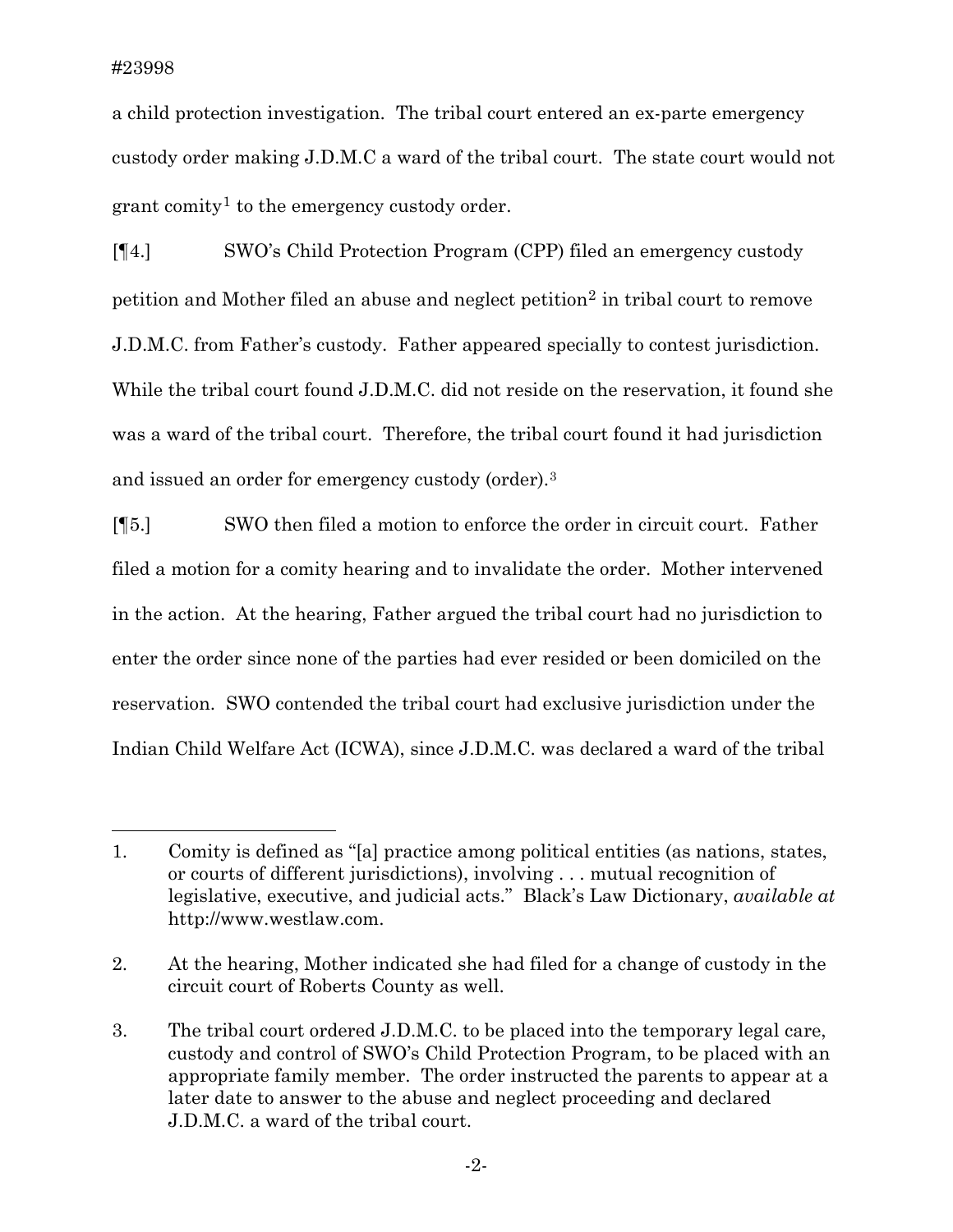court. After the hearing, the circuit court adopted the tribal court's memorandum opinion and found the order was entitled to full faith and credit under ICWA. The circuit court also found SDCL 1-1-25, the comity statute, was preempted by ICWA. Despite firmly believing ICWA preempted SDCL 1-1-25, the circuit court went on to find the order met the requirements of SDCL 1-1-25.

- [¶6.] Father appeals, raising the following issues:
	- 1. Whether the circuit court erred in determining the tribal court had jurisdiction.
	- 2. Whether the circuit court erred in determining the order was not subject to comity under SDCL 1-1-25 because ICWA preempted SDCL 1-1-25.
	- 3. If ICWA does not preempt SDCL 1-1-25, whether the circuit court erred in determining SWO had met its burden of proving the comity factors set forth in SDCL 1-1-25 had been met by clear and convincing evidence.
	- 4. Whether the circuit court erred in determining that SWO was not required to provide notice to the South Dakota Attorney General pursuant to SDCL 15-6-24(c), regarding its challenge to SDCL 1-1- 25.

# **STANDARD OF REVIEW**

[¶7.] This case involves a jurisdictional question. An issue regarding jurisdiction is a question of law reviewed de novo. Grajczyk v. Tasca, 2006 SD 55, ¶8, 717 NW2d 624, 627 (additional citations omitted). "[W]e afford no deference to the conclusions reached by the trial court." *In re* Adoption of H.L.C., 2005 SD 110, ¶18, 706 NW2d 90, 92 (quoting *In re* Yankton County Comm'n., 2003 SD 109, ¶9, 670 NW2d 34, 37).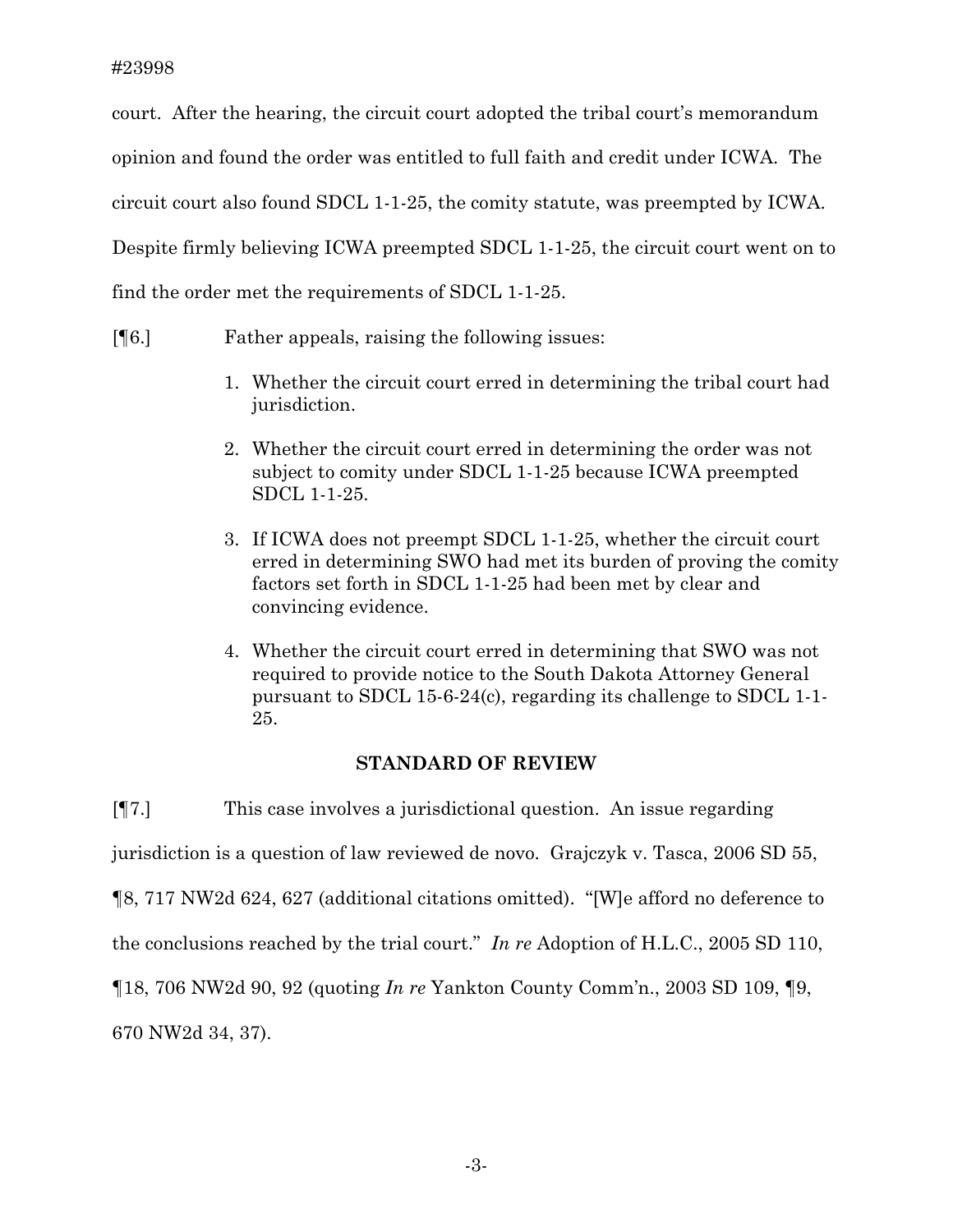[¶8.] Questions of statutory interpretation are reviewed de novo. People *ex rel.* J.S.B., Jr., 2005 SD 3, ¶12, 691 NW2d 611, 615 (citing City of Rapid City v. Pennington County, 2003 SD 106, ¶5, 669 NW2d 120, 121).

[¶9.] **1. Whether the circuit court erred in concluding the SWO had jurisdiction.** 

[¶10.] The major contention of SWO is that ICWA provides the tribe with exclusive jurisdiction because J.D.M.C. was a ward of the tribal court. SWO further argues in the alternative that (a) J.D.M.C. was domiciled on the reservation; and (b) a purchase service agreement between SWO and the state conferred jurisdiction to the tribe in this type of case.

[¶11.] In the early seventies, Congress became concerned about the detrimental effect the removal of Indian children from their homes was having on the Indian tribes, children and families. Mississippi Band of Choctaw Indians v. Holyfield, 490 US 30, 32, 109 SCt 1597, 1599-1600, 104 LEd2d 29 (1989). In response, Congress enacted the Indian Child Welfare Act of 1978. *Id.; see also* 25 USCA §§ 1901-1963. This act was designed to limit the "wholesale removal of Indian children from their homes," ensure Indian tribes would not be negatively harmed by the removal, and allow Indian children to remain connected to the tribe through preferential Indian family and foster home placements. *Holyfield*, 490 US at 32, 109 SCt at 1600, 104 LEd2d 29. The most important aspect of ICWA, especially for the purpose of this case, is its jurisdictional provisions. *Id.* at 36, 109 SCt at 1601, 104 LEd2d 29.

[¶12.] The starting point of ICWA is an Indian child, as there must be an Indian child who meets the statutory definition before ICWA is applicable. *See* 

-4-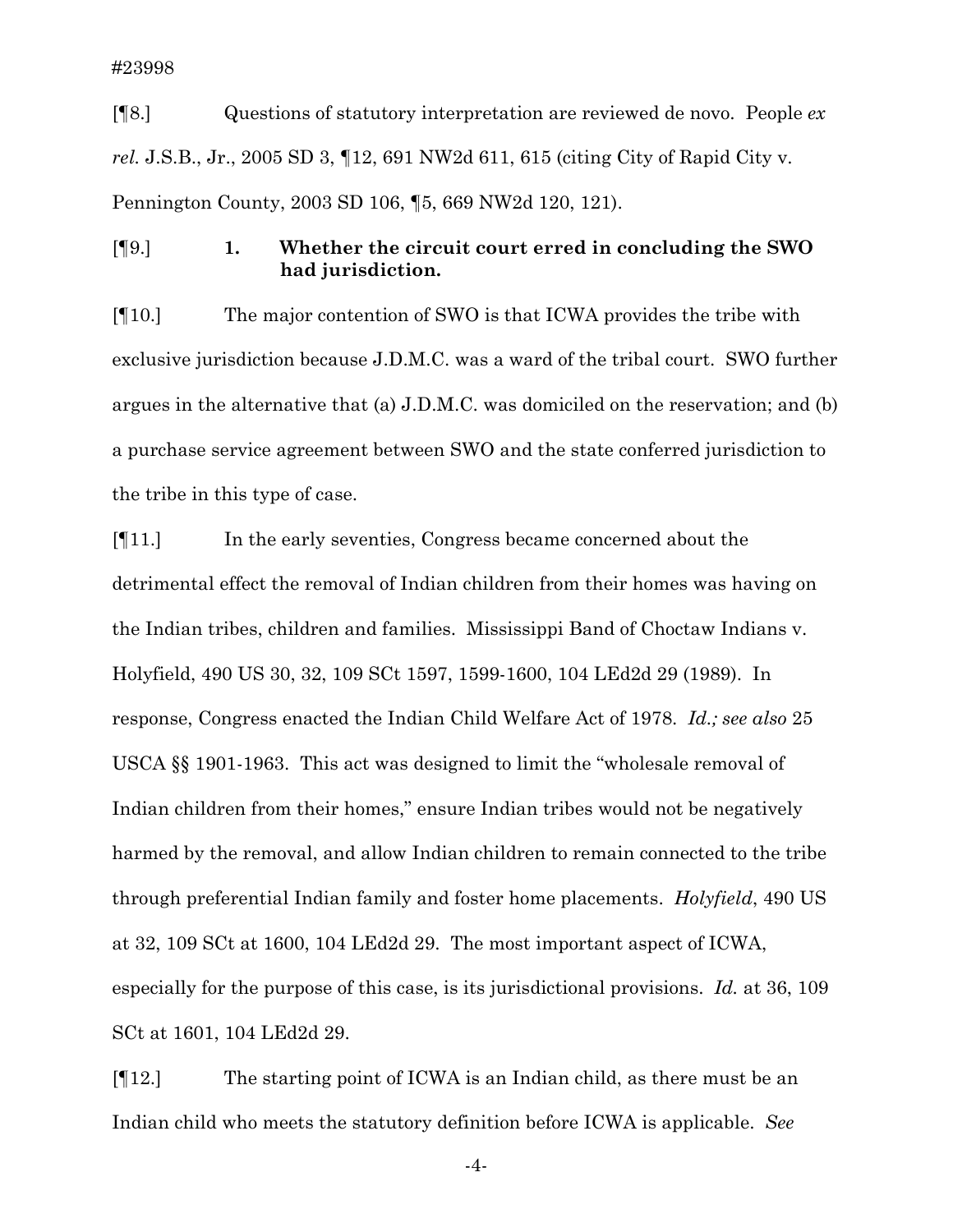People *ex rel.* D.T., 2003 SD 88, ¶16, 667 NW2d 694, 699. An Indian child is "any unmarried person who is under age eighteen and is either (a) a member of an Indian tribe or (b) is eligible for membership in an Indian tribe and is the biological child of a member of an Indian tribe." 25 USCA § 1903(4). After this threshold is met, ICWA's jurisdictional mandates can be separated into two different types of cases. In the first type of case, the Indian tribe would have exclusive jurisdiction. The exclusive jurisdiction cases involve "an Indian child who resides or is domiciled within the reservation of such tribe" or an Indian child who "is a ward of a tribal court . . . notwithstanding the residence or domicile of the child." 25 USCA  $1911(a).4$  $1911(a).4$ 

[¶13.] In cases originating in State court, if the Indian child is not a domiciliary or resident of the reservation, or ward of the tribal court, then section 1911(b) of ICWA has been interpreted to create concurrent jurisdiction between the Indian tribe and the State court. *Holyfield*, 490 US at 36, 109 SCt at 1601-02, 104 LEd2d 29 ("Section 1911(b) ... creates concurrent. but presumptively tribal jurisdiction[,] in the case of children not domiciled on the reservation[.]"); *In re*

## <span id="page-5-0"></span>4. Section 1911(a) provides:

 $\overline{a}$ 

## Exclusive jurisdiction

An Indian tribe shall have jurisdiction exclusive as to any State over any child custody proceeding involving an Indian child who resides or is domiciled within the reservation of such tribe, except where such jurisdiction is otherwise vested in the State by existing Federal law. Where an Indian child is a ward of a tribal court, the Indian tribe shall retain exclusive jurisdiction, notwithstanding the residence or domicile of the child.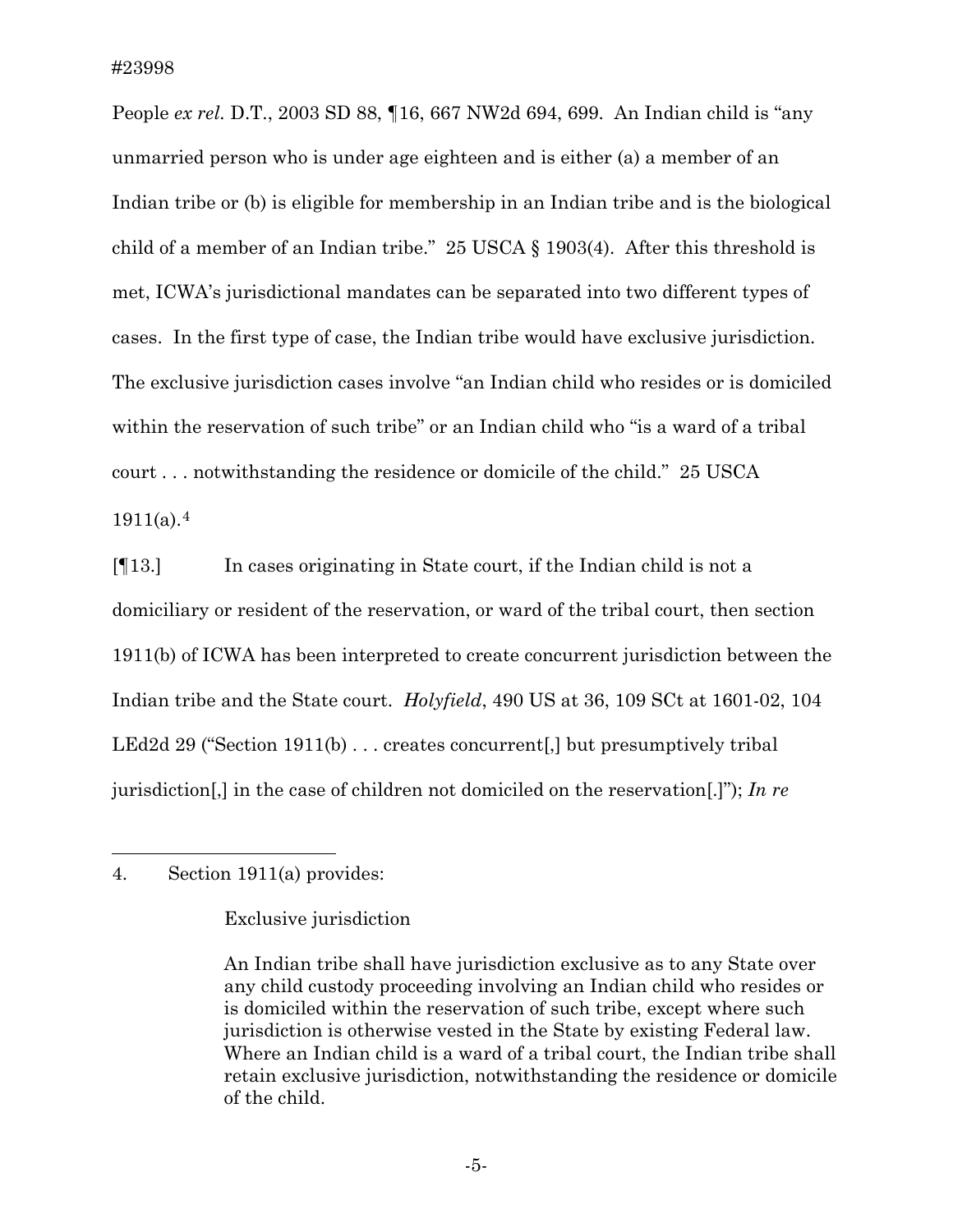C.W., 479 NW2d 105, 112 (Neb 1992); s*ee also* 25 USCA § 1911(b).[5](#page-6-0) A parent may

object to the transfer of the case to tribal court, or the tribe may decline

jurisdiction.[6](#page-6-1) 25 USCA § 1911(b).

[¶14.] In this case, J.D.M.C. is an Indian child since she is an enrolled member of SWO. 25 USCA § 1903(4). It is clear from the record that J.D.M.C. did not reside on the reservation. She was living in Sisseton at the time. ICWA defines "reservation" as:

> Indian country as defined in section 1151 of Title 18 and any lands, not covered under such section, title to which is either held by the United States in trust for the benefit of any Indian tribe or individual or held by any Indian tribe or individual subject to a restriction by the United States against alienation.

Section 1903(10). "Indian country" is described in 18 USCA § 1151 as:

(a) all land within the limits of any Indian reservation under the jurisdiction of the United States Government, notwithstanding the issuance of any patent, and, including rights-of-way running through the reservation, (b) all dependent Indian communities within the borders of the United States whether within the original or subsequently acquired territory thereof, and whether within or without the limits of a state, and (c) all Indian

<span id="page-6-0"></span>5. Section 1911(b) provides:

 $\overline{a}$ 

In any State court proceeding for the foster care placement of, or termination of parental rights to, an Indian child not domiciled or residing within the reservation of the Indian child's tribe, the court, in the absence of good cause to the contrary, shall transfer such proceeding to the jurisdiction of the tribe, absent objection by either parent, upon the petition of either parent or the Indian custodian or the Indian child's tribe: *Provided*, that such transfer be subject to declination by the tribal court of such tribe.

<span id="page-6-1"></span>6. A tribe also has the right to intervene in a State court proceeding at any time. 25 USCA § 1911(c).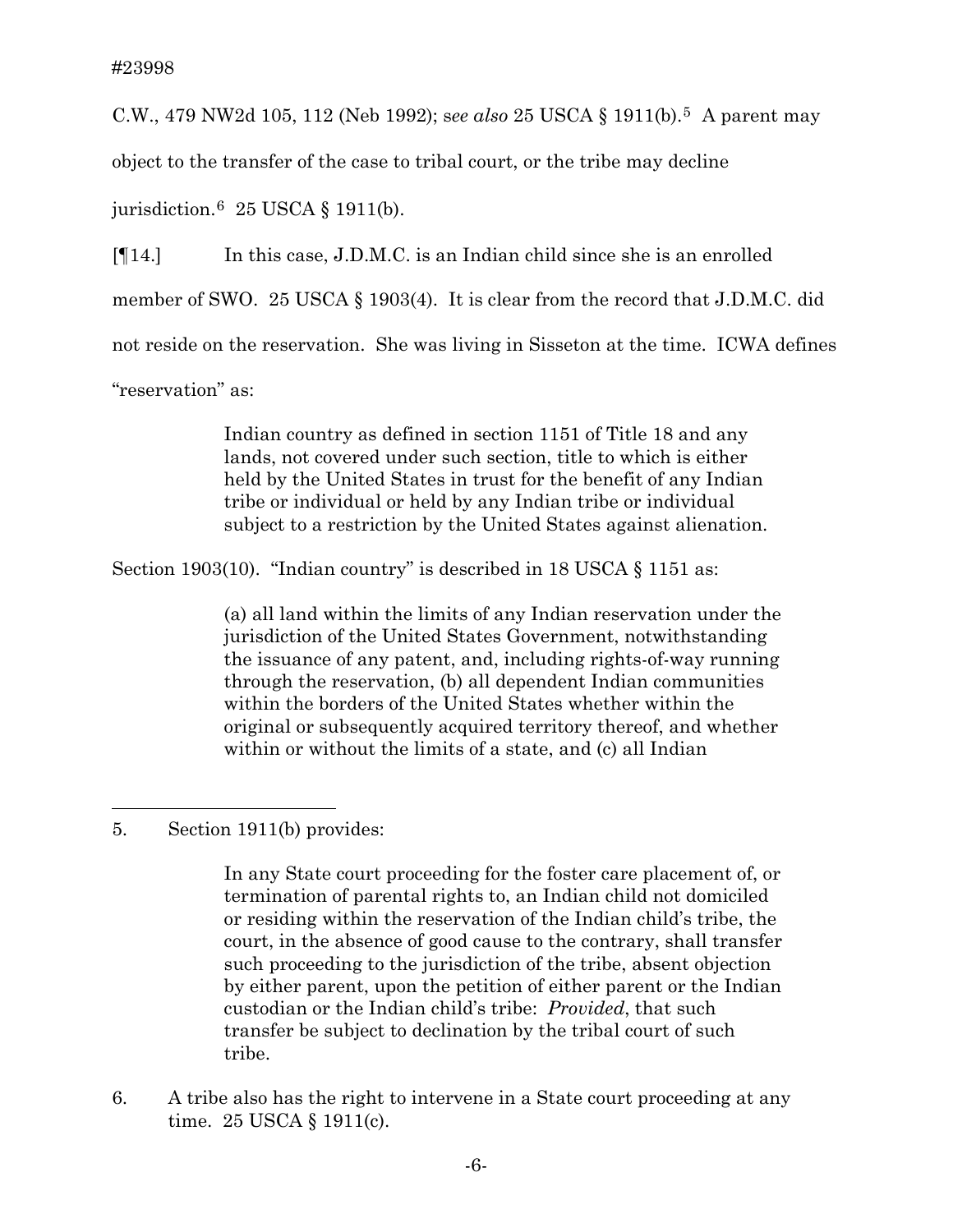allotments, the Indian titles to which have not been extinguished, including rights-of-way running through the same.

Sisseton does not meet the definition of "reservation" under ICWA. The SWO reservation was determined to be diminished. *See* DeCoteau v. Dist. Court, 420 US 425, 427-28, 95 SCt 1082, 1084-85, 43 LEd2d 300 (1975). Sisseton does not rest on the "checkerboard" of Indian land that resulted from the diminishment. *Id.* at 464, 95 SCt at 1102, 43 LEd2d 300 (Douglas, J., dissenting). Nor is that portion of Sisseton on which they resided trust land or allotted land or a dependent Indian community. Therefore, they did not reside in Indian country.

[¶15.] However, SWO claims it has exclusive jurisdiction because (a) J.D.M.C. is domiciled on the reservation, since it is Mother's domicile, and (b) J.D.M.C. was declared a ward of the tribal court. SWO also claims it has jurisdiction due to (c) a purchase service agreement with DSS. We examine each claim.

#### (a) Domicile

[¶16.] SWO claims, and the tribal court found, that Mother was domiciled on the reservation. Domicile is established for adults by physical presence in a place combined with intent to remain there. *Holyfield*, 490 US at 48, 109 SCt at 1608, 104 LEd2d 29 (citing Texas v. Florida, 306 US 398, 424, 59 SCt 563, 576, 83 LEd 817 (1939)). A minor takes the domicile of his parents. *Id.* 

-7-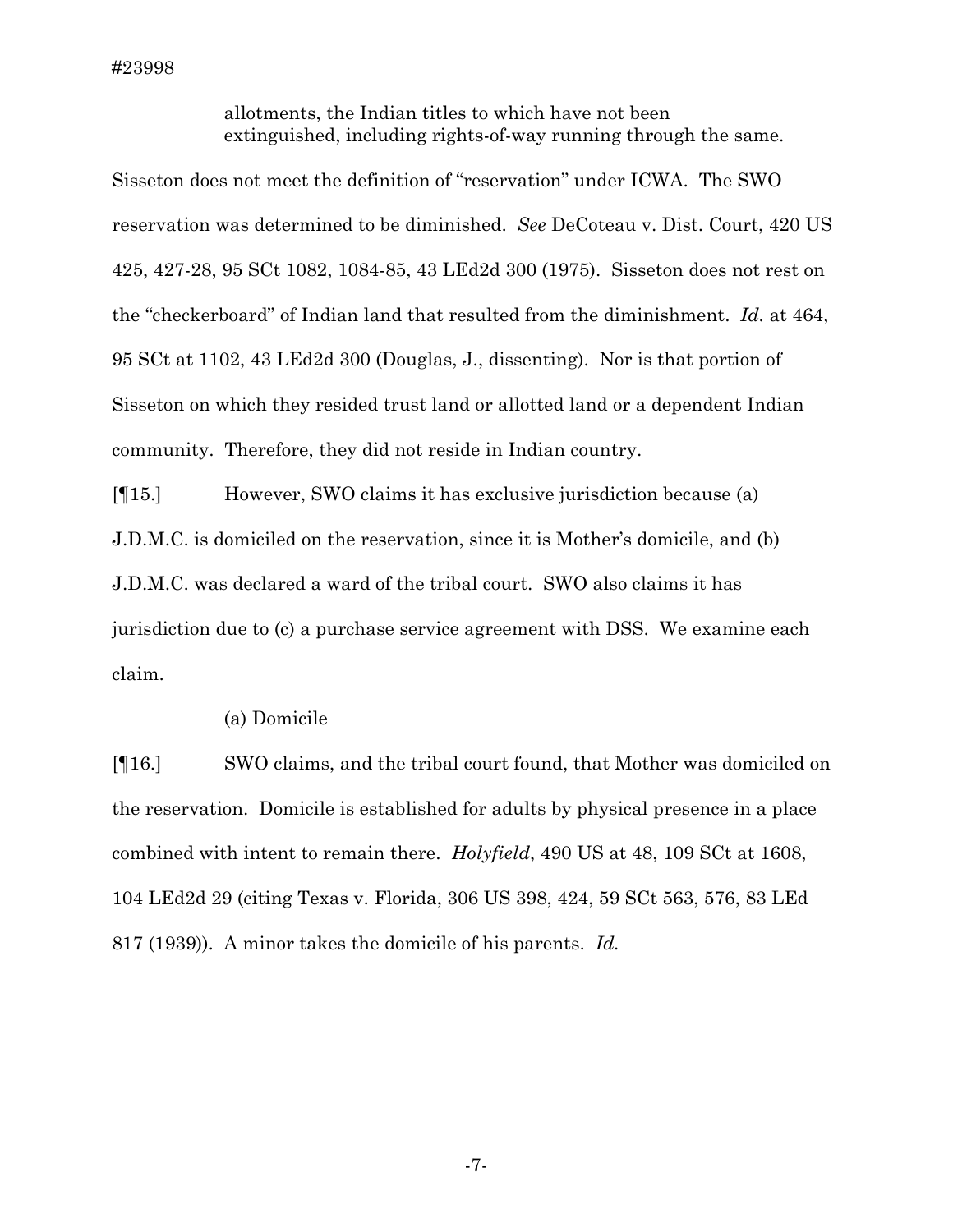$\overline{a}$ 

[¶17.] At the comity hearing conducted in the circuit court, Father testified that Mother had lived in either Sisseton or Biloxi, Mississipp[i7](#page-8-0) the entire time of their marriage. They were divorced in Sisseton on February 3, 2005. From the time of the divorce to the time of the abuse and neglect petition in tribal court, it is unclear where Mother was residing or domiciled. However, a person's domicile remains the same until a person acquires a new one. *Id.* There was no record evidence that Mother established her presence on the reservation with intent to remain, which is required in order for her to be domiciled on the reservation.[8](#page-8-1)

[¶18.] The circuit court adopted the tribal court's memorandum opinion, part of which concluded Mother's domicile was the reservation. However, the record does not include any factual findings from either the tribal court or the circuit court in support of this conclusion. The circuit court's "[f]indings of [f]act must be supported by the evidence and [c]onclusions of [l]aw must in turn be supported by the [f]indings of [f]act." Adrian v. McKinnie, 2004 SD 84, ¶9, 684 NW2d 91, 95. Since the record is completely devoid of evidence or facts supporting the circuit court's conclusion, we cannot accept the conclusion that Mother's domicile is the reservation.

<span id="page-8-0"></span><sup>7.</sup> Living with her husband in Sisseton meets the requisite elements for a domicile as it exhibits both a presence and intent to remain. Mother was stationed in Biloxi, Mississippi for her service in the Air Force. This would not change her domicile to Biloxi as she would not have intent to remain there.

<span id="page-8-1"></span><sup>8.</sup> At oral argument, Mother conceded she had not lived on the reservation since 1997.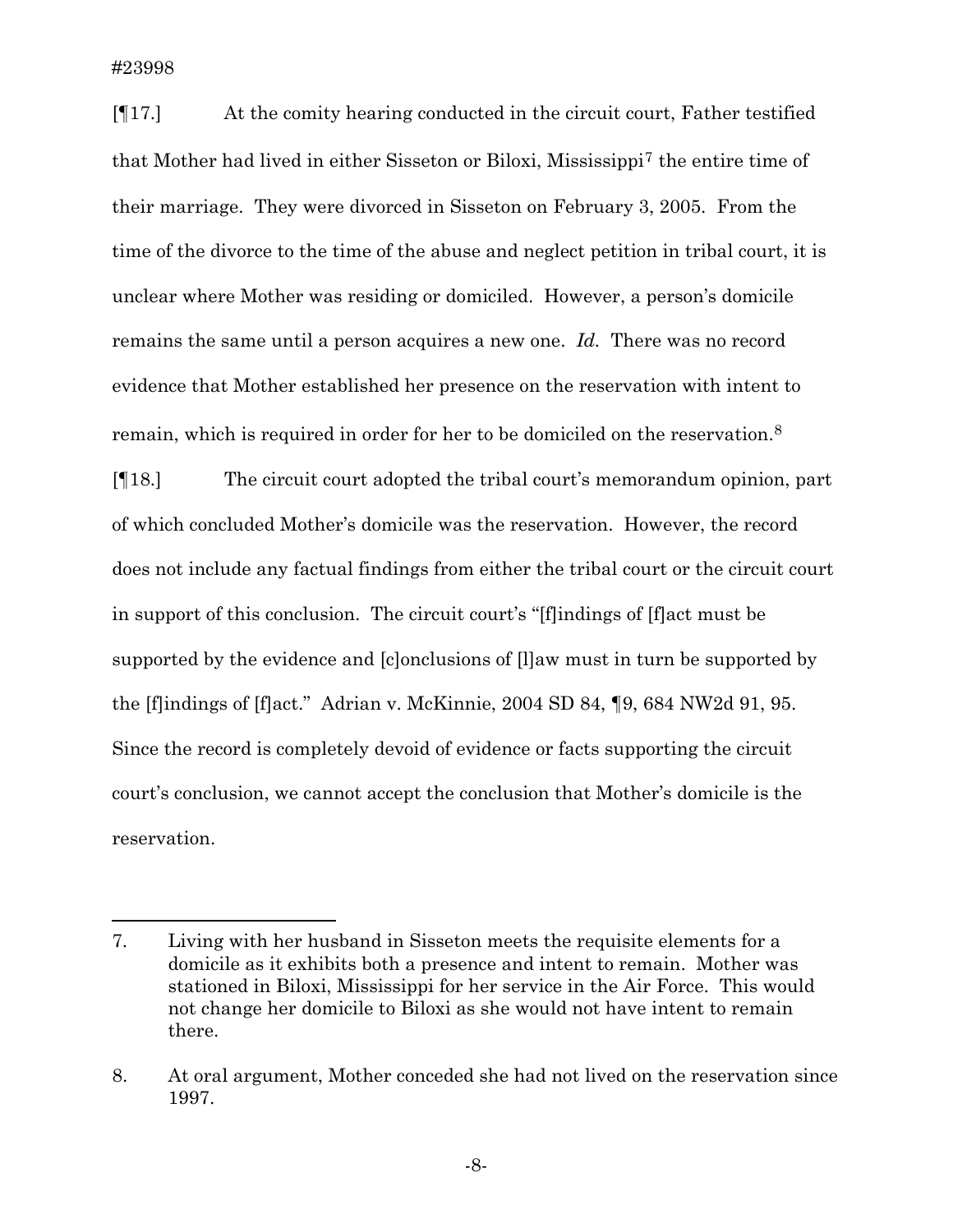[¶19.] Even assuming that Mother's domicile is the SWO reservation, it does not necessarily follow that J.D.M.C.'s domicile is the reservation. In *Holyfield*, the United States Supreme Court found that an illegitimate child takes the domicile of his mother.[9](#page-9-0) 490 US at 48, 109 SCt at 1608, 104 LEd2d 29. In *Interest of G.R.F.*, we followed the reasoning in the *Holyfield* case and found an illegitimate child took the domicile of its mother. 1997 SD 112, ¶16, 569 NW2d 69, 33. In *Estate of Galada*, we noted, that the "domicile of a minor child is that of the parent to whose custody it has been legally awarded." 1999 SD 21, ¶11, 589 NW2d 221, 223 (quoting Application of Habeck, 75 SD 535, 541, 69 NW2d 353, 356 (1955)).

[¶20.] In this case, J.D.M.C. is not an illegitimate child, as the parents were married and the Father acknowledges her as his own and took her into his family. *See* SDCL 25-6-1.[10](#page-9-1) After the divorce, the parties shared joint legal and physical custody. However, Father had physical custody of J.D.M.C. for a greater amount of time than Mother as the children lived with Father during the school year, and Mother was to have them during the summer. Despite this agreement, the children

<span id="page-9-1"></span>10. SDCL 25-6-1 provides:

 $\overline{a}$ 

<span id="page-9-0"></span><sup>9.</sup> In *Holyfield*, the reservation was the Mother's and the Father's domicile. 490 US at 48, 109 SCt at 1608, 104 LEd2d 29.

The father of an illegitimate child by publicly acknowledging it as his own, receiving it as such into his family, with the consent of his wife if he is married and otherwise treating it as if it were a legitimate child, thereby adopts it as such, and such child is thereupon deemed for all purposes legitimate from the time of its birth. The other provisions of law relating to adoption shall not apply in such cases.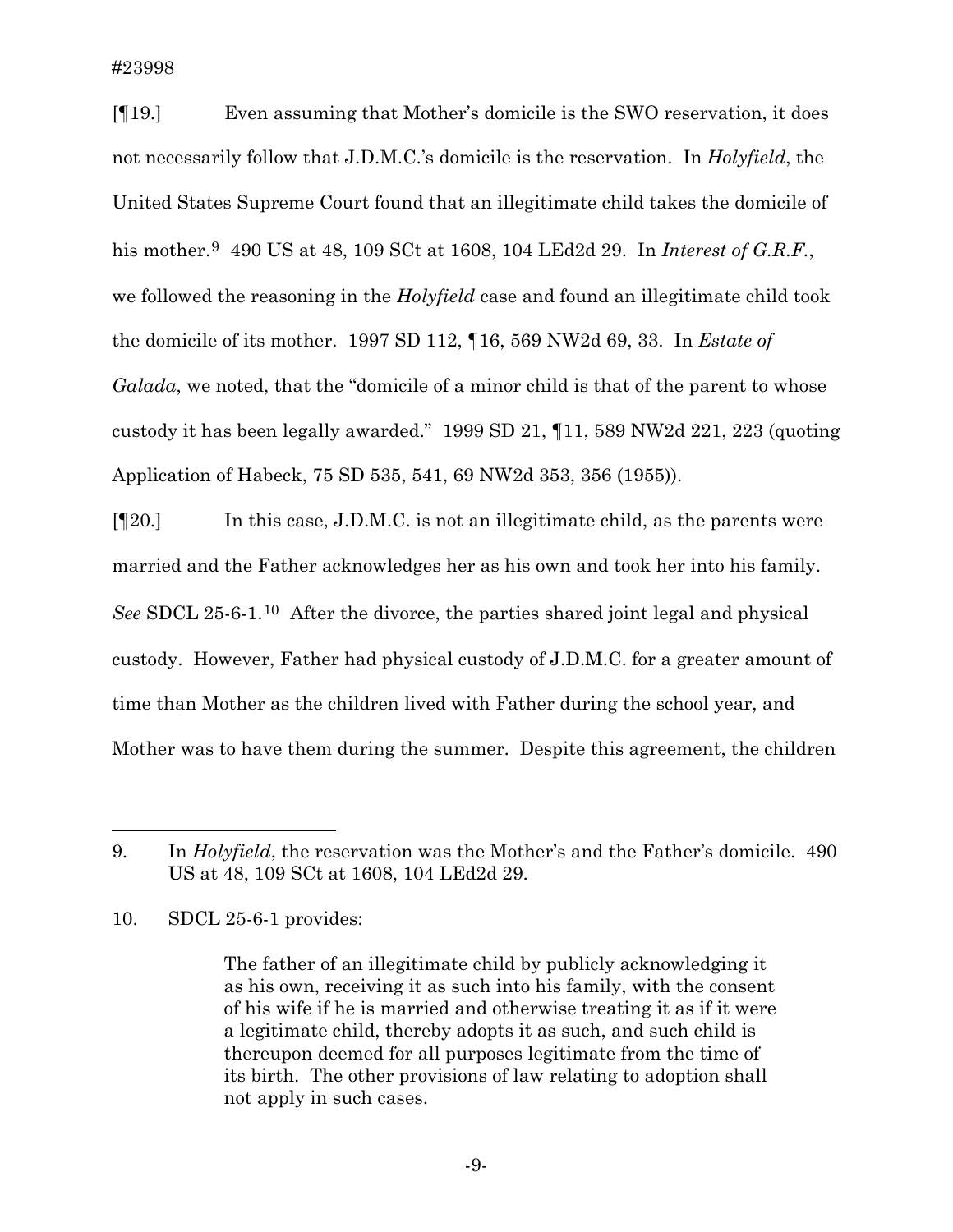$\overline{a}$ 

were actually living with Father during the summer of 2005. The domicile of J.D.M.C. is Father's domicile of Sisseton as she was living with him in Sisseton at the time the abuse and neglect petition was filed.<sup>11</sup> Given this record, there is no reason Mother's alleged domicile would control over Father's domicile.

(b) Ward of the tribal court

[¶21.] The tribal court declared it had exclusive jurisdiction because J.D.M.C. was a ward of the SWO tribal court. Section 1911(a) provides that "the Indian tribe shall *retain* exclusive jurisdiction" where the "Indian child is a ward of a tribal court" regardless of the Indian child's domicile or residence. 25 USCA § 1911(a) (emphasis added). Father argues the plain meaning of "retain" requires that the Indian tribal court has already declared the Indian child to be a ward of the court prior to commencement of the action. He claims the tribe cannot "retain" jurisdiction if none existed prior to commencement of the action.

[¶22.] The Indiana Supreme Court examined a similar issue. In *Matter of Adoption of T.R.M*., the Indiana Supreme Court considered whether a tribe could obtain exclusive jurisdiction by declaring the Indian child a ward of the tribal court

<span id="page-10-0"></span><sup>11.</sup> Several other jurisdictions have held that the child's domicile is the same as the parent with whom he is living. *See* Matter of Adoption of T.R.M., 525 NE2d 298, 306 (Ind 1988) (citing *In re* Marriage of Rinderknecht, 367 NE2d 1128, 1132 n3 (IndCtApp 1977)); Ross v. Pick, 86 A2d 463, 467 (Md 1952); Beckmann v. Beckmann, 218 SW2d 566, 569 (Mo 1949) (en banc); *In re* Thorne, 148 NE 630, 631 (NY 1925); Palagi v. Palagi, 627 NW2d 765, 772 (NebCtApp 2001); Somerville Bd. of Educ. v. Manville Bd. of Educ., 752 A2d 793, 796 (NJSuperCtAppDiv 2000); Geesbreght v. Geesbreght, 379 NE2d 738, 744 (IllAppCt 1978) (examining Texas law); s*ee also* Restatement (First) of Conflict of Laws § 32 (1934) (when parents have joint custody, child takes the domicile of the parent with whom he lives).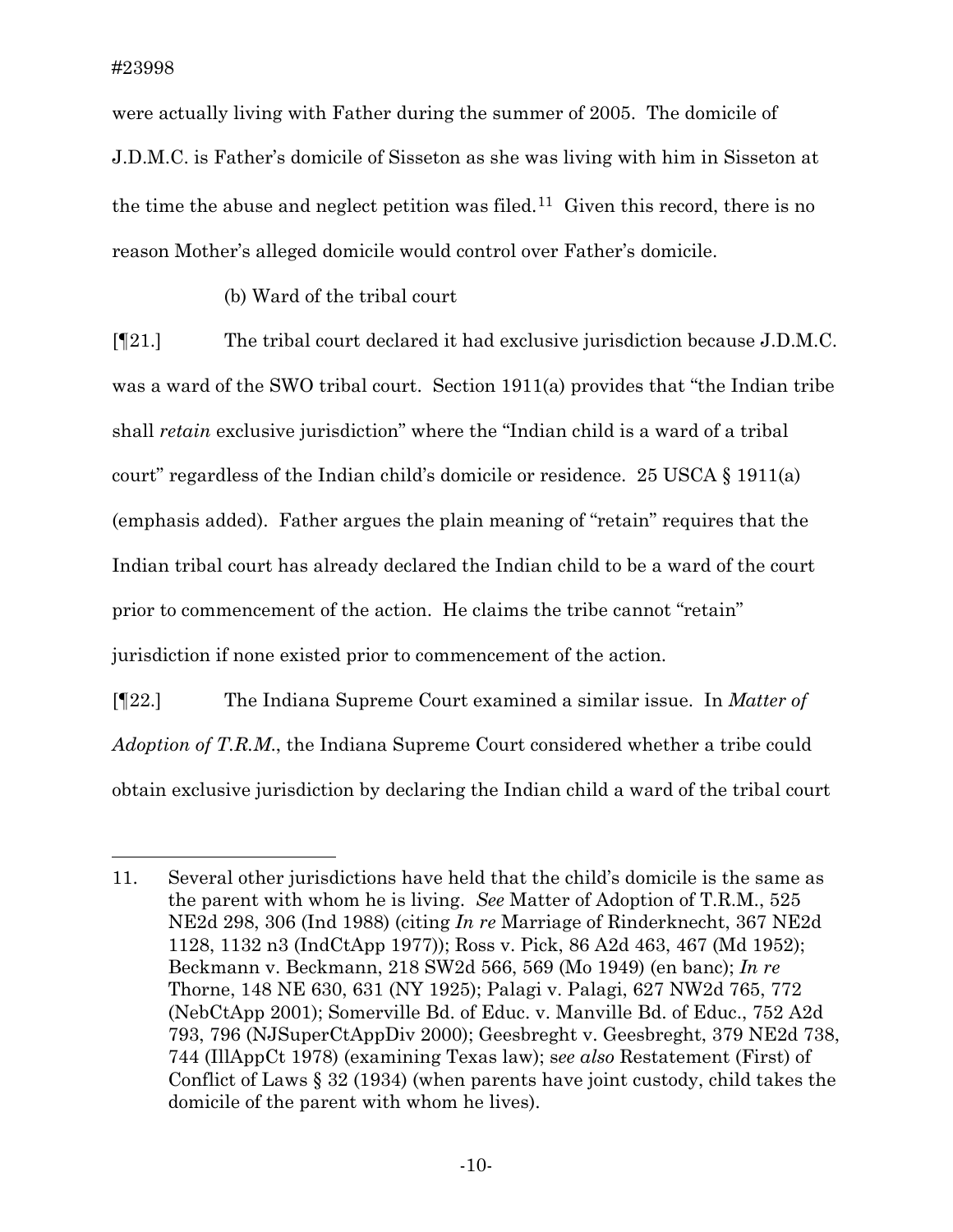over five months after filing their habeas petition and one day before the adoption petition was filed in state court. 525 NE2d 298, 301-02, 306 (Ind 1988). The court declared that "[section] 1911(a) can pertain only to such wardship orders of the tribal court which are entered *while the child is residing or domiciled on the reservation*" reasoning, "[t]his allows the tribal court to exercise subsequent exclusive jurisdiction . . . when the domicile or residence of the child has changed after the initial tribal court order of wardship." *Id.* at 306 (emphasis added). The court concluded that:

> The tribal court could not be empowered to effectuate the status of a child as a "ward of the court" relying upon [section] 1911(a) where the child was never domiciled on the reservation, and was not residing on the reservation at the time the tribal court exercised jurisdiction and entered the wardship order.

*Id.* 

[¶23.] SWO contends that J.D.M.C. can be declared a ward of the tribal court after commencement of the proceedings. Even the SWO's Tribal Code supports Father's argument,

> [t]he Sisseton-Wahpeton Sioux Tribe shall retain original and exclusive jurisdiction over children as wards of the Tribe notwithstanding residence or domicile, sufficient to determine all matters and disposition of the child, *which it would have if the child had remained on the Reservation*. . . .

Tribal Code 38-05-02 (emphasis added). Similarly, the Bureau of Indian Affairs has promulgated guidelines on how some provisions of ICWA should be interpreted. One guideline regarding the determination of jurisdiction states: "If the Indian child has *previously resided or been domiciled on the reservation*, the state court shall contact the tribal court to determine whether the child is a ward of the tribal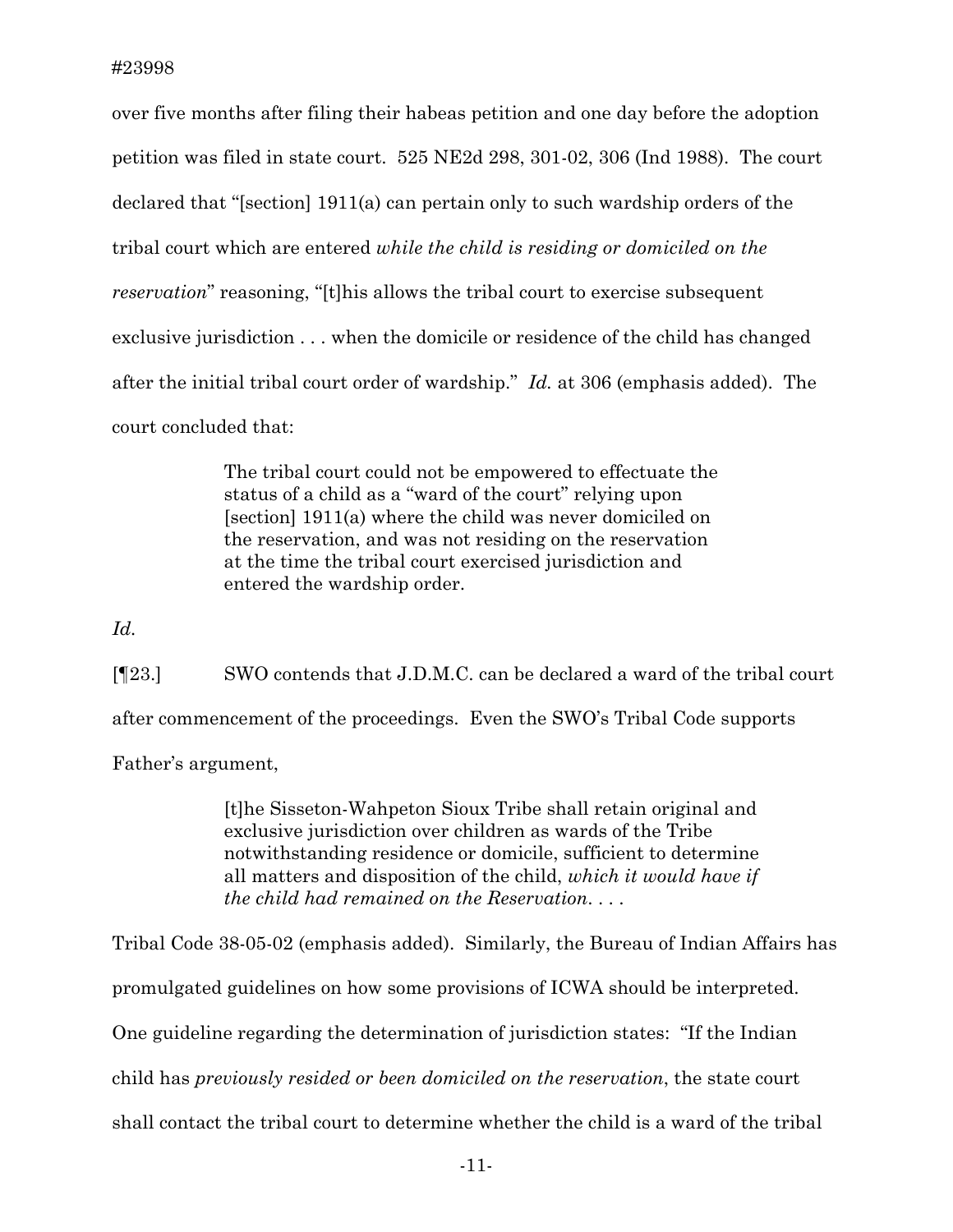l

court." Guidelines for State Courts; Indian Child Custody Proceedings, 44 Fed.Reg. 67,584, B.4(b) (1979) (not codified)<sup>[12](#page-12-0)</sup> (emphasis added). The regulation does not suggest an Indian child can be made a ward of the tribal court even if it has never been domiciled on the reservation. On the contrary, the regulation suggests the opposite conclusion – a child can only be a ward of the tribal court if it has "previously resided or been domiciled on the reservation." *Id.*; *see also* 25 USC § 1911(a) ("Where an Indian child *is* a ward of the tribal court, the Indian tribe shall *retain* exclusive jurisdiction, notwithstanding the residence or domicile of the child.") (emphasis added).

[¶24.] Additionally, we have held, tribal jurisdiction for purposes of "ICWA is established as of the date the action is filed." *In re* S.G.V.E., 2001 SD 105, ¶18, 634 NW2d 88, 92 (citing *In re* G.R.F., 1997 SD 112, ¶19, 569 NW2d at 34) (additional citations omitted). "It is a well-established rule in both federal and state courts that jurisdiction over a case is established at the time an action is filed and cannot be voided [or altered] by later events." *In re G.R.F.*, 1997 SD 112, ¶19, 569 NW2d at 34 (quoting Spear v. McDermott, 916 P2d 228, 234 (NMCtApp 1996)) (additional citations omitted).

[¶25.] In this case, Father's arguments are correct. The plain language of section 1911(a) and the case law demonstrate the only effective way a wardship order can be used to obtain exclusive jurisdiction is to enter the order while the Indian child is domiciled or residing on the reservation and before the proceeding

<span id="page-12-0"></span>12. *Available at* http://www.nicwa.org/policy/regulations/icwa/ICWA\_guidelines.pdf.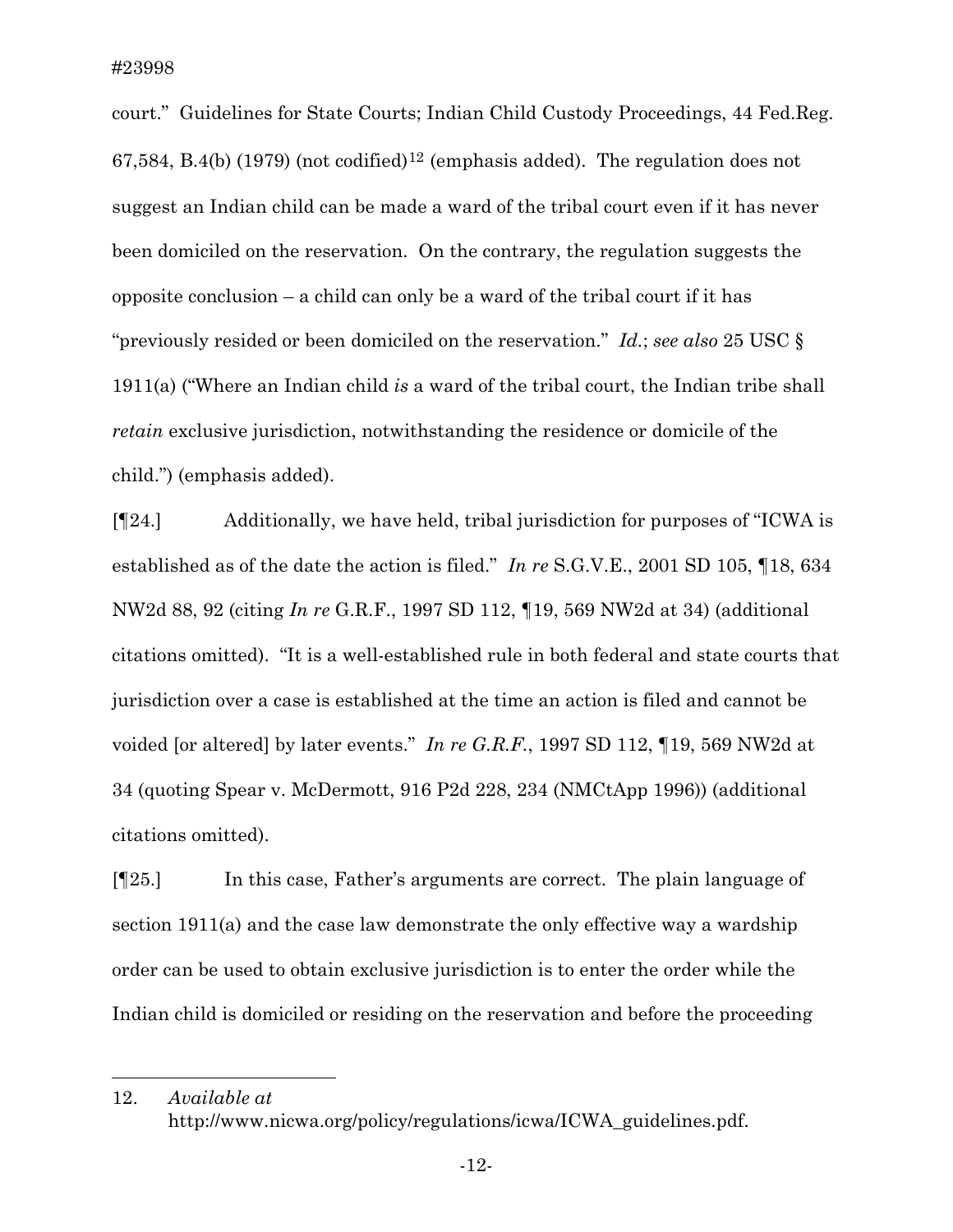commenced. Therefore, SWO could not obtain exclusive jurisdiction by declaring J.D.M.C. a ward of the tribal court after the proceedings began.

(c) Jurisdiction Based on Purchase Service Agreement

[¶26.] In its memorandum opinion, the tribal court found it had jurisdiction due to the purchase service agreement. Despite this finding, at the comity hearing SWO stated that the purchase service agreement had "absolutely nothing to do with what we're here for today." It went on to state, "[w]ith regard to the agreement between the State of South Dakota and the Tribe, that's never an assertion of – is never an argument for assertion of jurisdiction that's been made by the Tribe." Despite SWO's argument at the comity hearing, in its brief to this Court, SWO claims the purchase service agreement between DSS and SWO grants SWO jurisdiction. Father argues subject matter jurisdiction cannot be conferred by an agreement.

[¶27.] It is evident this argument was not raised (indeed, it was renounced) during the comity hearing. Generally, this Court will not address arguments not raised below. However, this rule is procedural and we have discretion to ignore the rule when faced with a compelling case. We will address the issue as the tribal court found jurisdiction through the agreement and the circuit court adopted the tribal court's memorandum opinion, both sides have fully briefed the issue, it was argued during oral argument, and it presents an important question in the public interest. *See* Nature's 10 Jewelers v. Gunderson, 2002 SD 80, ¶19, 648 NW2d 804, 808-09 (Konenkamp, J., dissenting) (citing Hormel v. Helvering, 312 US 552, 557-

-13-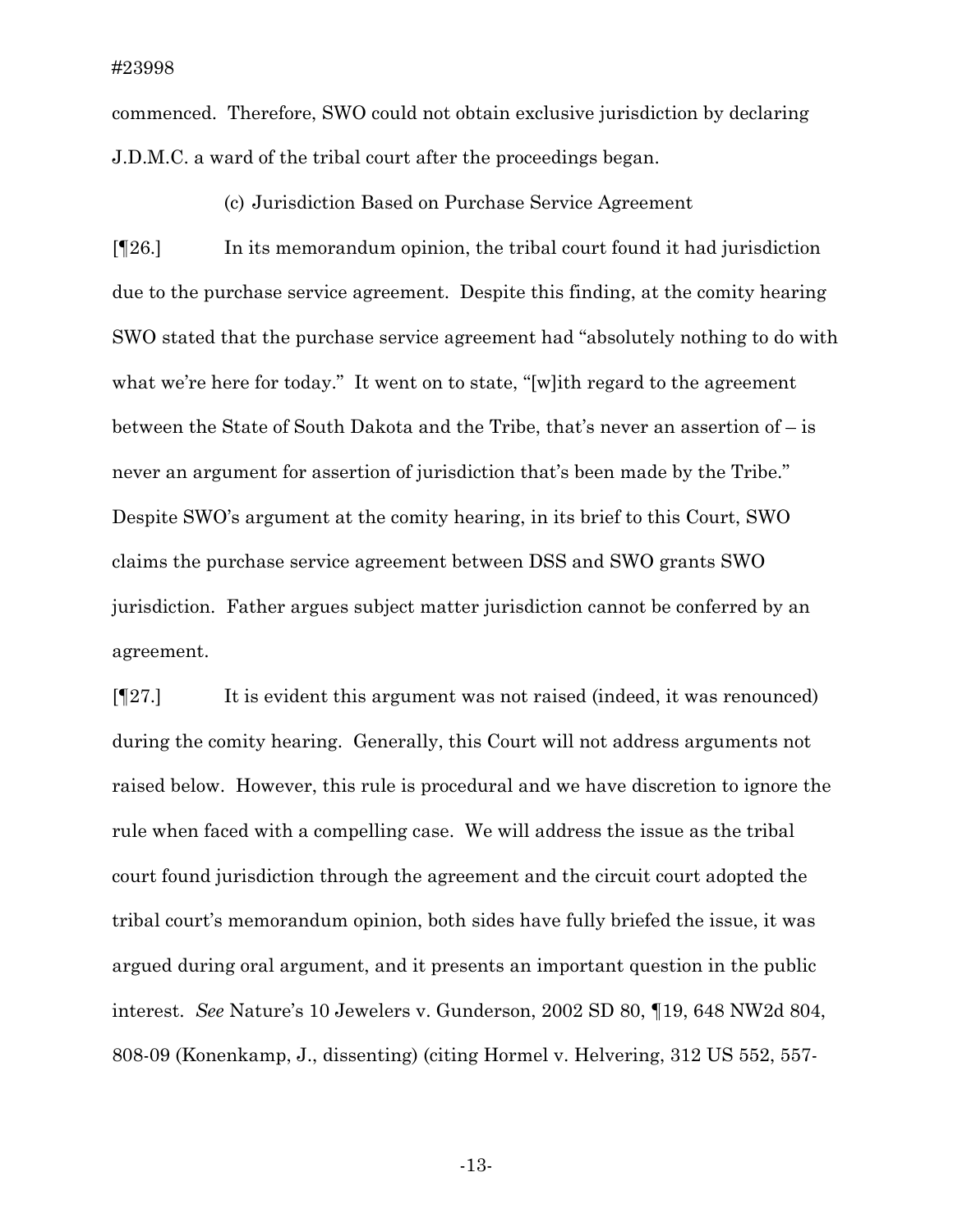58, 61 SCt 719, 721-22, 85 LEd 1037, 1041 (1941); Sharp v. Sharp, 422 NW2d 443, 445-46 (SD 1988)).

[¶28.] ICWA specifically provides for such agreements. Section 1919 authorizes:

> States and Indian tribes . . . to enter into agreements with each other respecting care and custody of Indian children and *jurisdiction* over child custody proceedings, including agreements which may provide for orderly transfer of jurisdiction on a case-by-case basis and agreements which provide for *concurrent jurisdiction* between States and Indian tribes.

25 USCA § 1919 (emphasis added). SWO and DSS have entered into a purchase service agreement that SWO alleges is of the type contemplated by section 1919. The current agreement is the same type of agreement that has been in effect for over twenty years. This current agreement authorizes the tribe to provide "all child protective services" previously provided by DSS, "within the territory of Sisseton-Wahpeton Oyate to all eligible clients. . . ."

[¶29.] The determination of jurisdiction due to this agreement hinges in part on the meaning of the word "territory" in the purchase service agreement. SWO contends the word "territory" refers to the original boundaries of the SWO reservation, including Roberts, Day and Marshall Counties. Father argues the word "territory" cannot mean the original reservation as the territory of SWO does not include Sisseton. *See DeCoteau*, 420 US at 464, 95 SCt at 1102, 43 LEd2d 300 (Douglas, J., dissenting).

[¶30.] Contract interpretation is a question of law to be reviewed de novo. Pauley v. Simonson, 2006 SD 73, ¶8, 720 NW2d 665, 667 (citing Ziegler Furniture &

-14-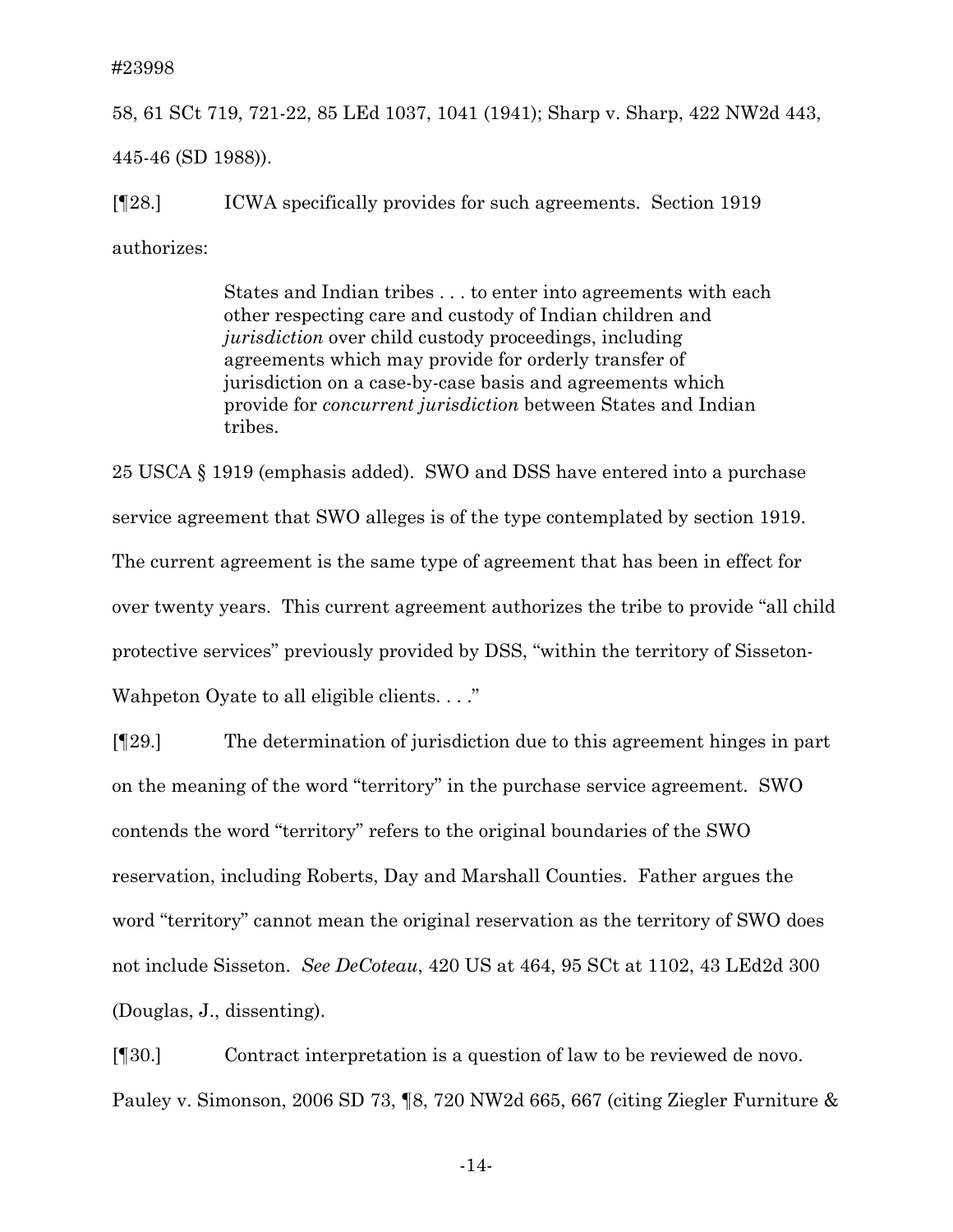Funeral Homes, Inc. v. Cicmanec, 2006 SD 6, ¶14, 709 NW2d 350, 354). Where the contract is not ambiguous, we look to the plain meaning of the words to establish the parties' intentions. *Id.* Parol evidence is only allowed when the terms of the contract are ambiguous. *Id.* Ambiguity is a question of law for a court to determine. Canyon Lake Park, L.L.C. v. Loftus Dental, P.C., 2005 SD 82, ¶18, 700 NW2d 729, 734 (citing Baker v. Wilburn, 456 NW2d 304, 306 (SD 1990)).

[¶31.] "Territory" is defined as "[a] geographical area included within a particular government's jurisdiction; the portion of the earth's surface that is in a state's exclusive possession and control." Black's Law Dictionary 702 (8th ed 2004). SWO's argument fails under the plain and ordinary meaning of "territory." "Territory" is not capable of two different meanings, and is not ambiguous. The SWO "territory" is the area "within [the tribe's] jurisdiction" and "the portion of the earth . . . that is in [the tribe's] exclusive possession and control." Since 1975, it has been understood that the Lake Traverse Reservation was terminated, resulting in a jurisdictional schematic resembling a checkerboard, and "giving state court jurisdiction over conduct of non-Indian lands within the 1867 reservation borders." *See DeCoteau*, 420 US at 428, 95 SCt at 1085, 43 LEd2d 300. Sisseton does not fall within the territory of the SWO, nor can SWO exercise jurisdiction over Sisseton. *See id.* at 464, 95 SCt at 1102, 43 LEd2d 300 (Douglas, J., dissenting).

[¶32.] SWO argues that "territory" means the original boundaries of the Lake Traverse Reservation; otherwise, SWO entered into a contract for the jurisdiction they already controlled. SWO further claims the agreement was entered into specifically to clear up the confusion the *DeCoteau* case created with the

-15-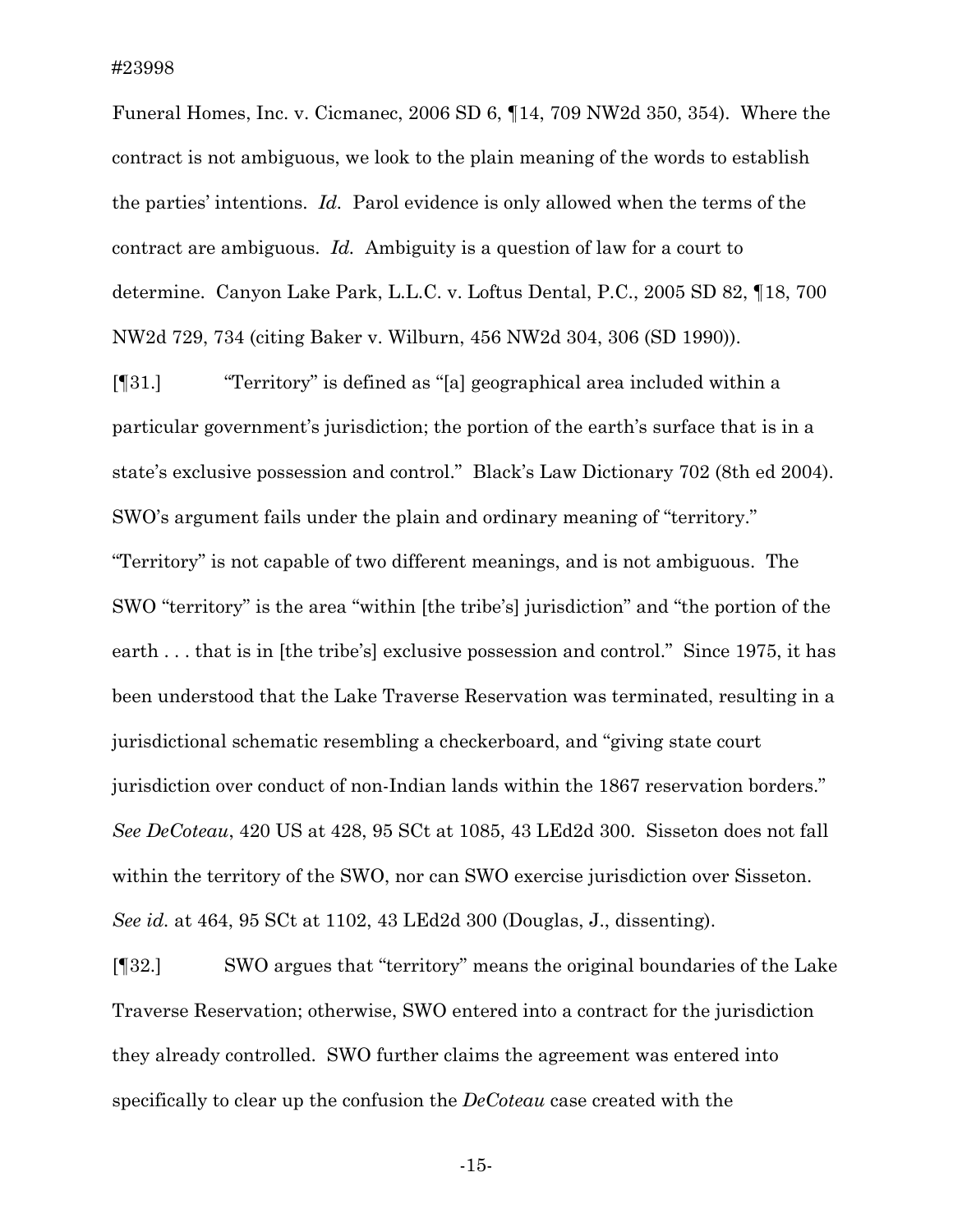$\overline{a}$ 

checkerboard jurisdiction. However, this contract neither enlarges SWO's territory nor does it confer the claimed jurisdiction. On the contrary, the contract is labeled "Agreement for Purchase of Service." This contract "permits the state to purchase certain specified services. . . ." This agreement allows SWO to provide the child protection services DSS previously provided on the reservation to all eligible clients.[13](#page-16-0)

[¶33.] By using the word "territory" in the purchase service agreement, SWO contracted to perform child protection services over the area "within [the tribe's] jurisdiction." This area does not include Sisseton, so the agreement cannot be said to confer any jurisdiction under section 1919 of ICWA.<sup>[14](#page-16-1)</sup>

[¶34.] Parties who are aware of certain jurisdictional problems and who want to confer jurisdiction, should specifically use language that confers jurisdiction. For

<span id="page-16-0"></span><sup>13.</sup> In 2004, the Governor's Commission on the Indian Child Welfare Act conducted hearings and drafted a report relating to implementation of ICWA and areas of concern and improvement for South Dakota. This report specifically mentioned the state should work together with other tribes to implement agreements like the contract with DSS and SWO. One of the top 30 recommendations was to implement these agreements so tribes could provide "full child welfare services to its children domiciled on its reservation . . ." but did not mention giving tribes more jurisdiction than they previously possessed. Nor did the commission report indicate SWO had more jurisdiction than any other tribe. Rather, the commission report said DSS provides child protection services on other reservations, but does not on SWO reservation because of this contract. Furthermore, the commission report indicates one purpose of these agreements is to provide administrative and IV-E funding to the tribes. *See* Indian Child Welfare Act Commission Report located at http://www.state.sd.us/oia/files/report.pdf, pp. 6, 51, 56, 84-85.

<span id="page-16-1"></span><sup>14.</sup> Additionally, 25 USCA § 1919(b) requires "such agreement may be revoked by either party upon one hundred and eighty days' written notice to the other party." The purchase service agreement between DSS and SWO requires only thirty days notice.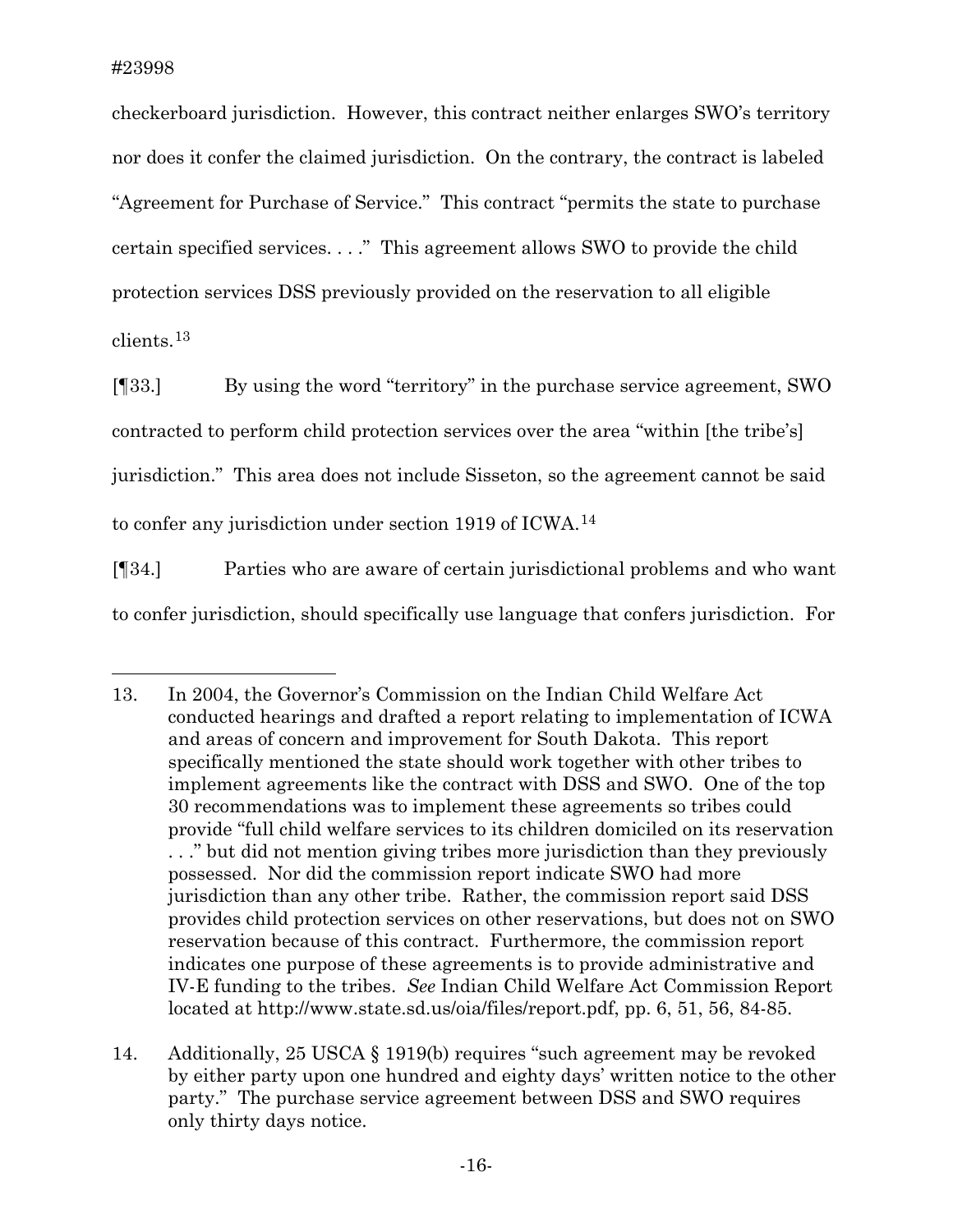example, the contract could have specified that the services will be provided within the original boundaries of the Lake Traverse Reservation. Moreover, when subject matter jurisdiction can only be conferred by the constitution or statute, *Application of Koch Exploration Co.*, 387 NW2d 530, 536 (SD 1986) (additional citations omitted), the agreement needs to be specific that jurisdiction is being conferred pursuant to a federal statute. In any event, using "territory" did not confer any more jurisdiction than SWO already possessed. The purchase service agreement cannot be used on appeal to confer jurisdiction. Given the language used in the contract, this was not within the contemplation of the parties.

[¶35.] The contract does not confer jurisdiction on SWO, and the requirements for exclusive jurisdiction under ICWA are not met. Father argued in his brief that section 1911(b) prevented tribal jurisdiction because, as provided for in section 1911(b), he objected to the tribe exercising authority over him. However, Father's counsel argued at oral argument that ICWA simply does not apply because there is no exclusive jurisdiction nor is this a "state proceeding" under section 1911(b). Under the plain language of section 1911(b), it only applies "[i]n any *State* court proceeding" and does not apply when the proceeding was initiated in tribal court. (Emphasis supplied).

[¶36.] Moreover, SWO agreed that section 1911(b) was not relevant to the jurisdictional issue. From a review of the original petition filed by SWO in the circuit court, it is apparent that neither SWO, nor subsequently, Mother and

-17-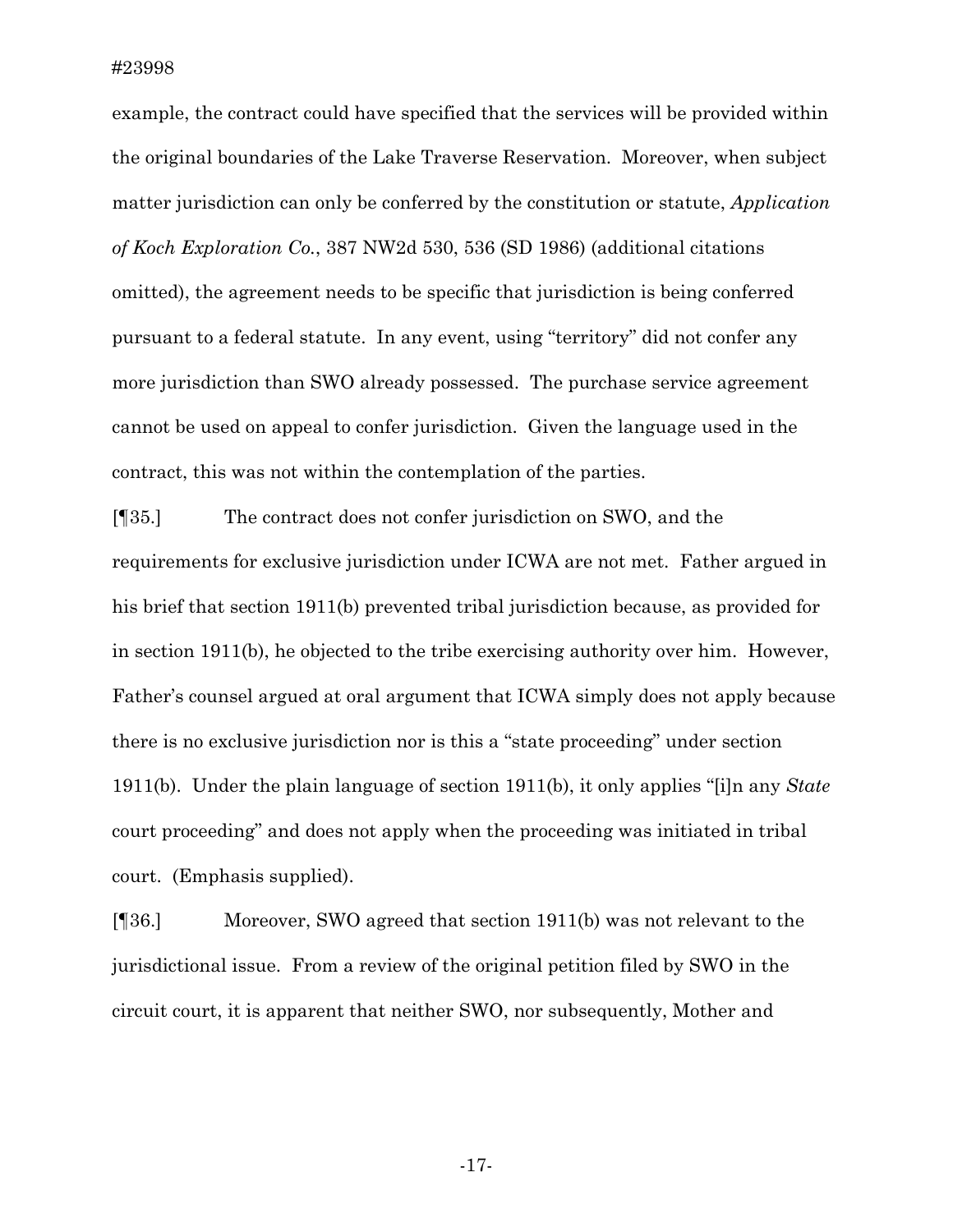Father,<sup>[15](#page-18-0)</sup> see this as a section 1911(b) case. In SWO's brief it stated that "[section 1911(b)] does not apply to the case at bar, as the matter did not originate in State Court. . . . Clearly, the transfer of jurisdiction provision only applies to transferring cases *to* Tribal Court." Additionally, the circuit court, in its bench decision and subsequent findings of facts and conclusions of law, never addressed concurrent jurisdiction. Thus, any issue regarding section 1911(b) is not before this Court.

### [¶37.] *Full Faith and Credit and Comity Analysis*

[¶38.] While Indian tribes are not technically "states" to which the United States Constitution's full faith and credit clause would apply, under ICWA, a judgment entered in the SWO tribal court must be given full faith and credit in our state courts. *See* 25 USC § 1911(d).[16](#page-18-1) Full faith and credit applies so long as the tribal court "had jurisdiction over the parties and the subject matter." *See* Nevada v. Hall, 440 US 410, 421, 99 SCt 1182, 1188, 59 LEd2d 416. "[A] judgment is entitled to full faith and credit-even as to questions of jurisdiction-when the second court's inquiry discloses that those questions have been fully and fairly litigated and finally decided in the court which rendered the original judgment." Durfee v. Duke,

 $\overline{a}$ 

<span id="page-18-0"></span><sup>15.</sup> As referenced above, counsel for Father argued during oral argument that section 1911(b) is irrelevant.

<span id="page-18-1"></span><sup>16. 25</sup> USC § 1911(d) requires:

The United States, every State, every territory or possession of the United States, and every Indian tribe shall give full faith and credit to the public acts, records, and judicial proceedings of any Indian tribe applicable to Indian child custody proceedings to the same extent that such entities give full faith and credit to the public acts, records, and judicial proceedings of any other entity.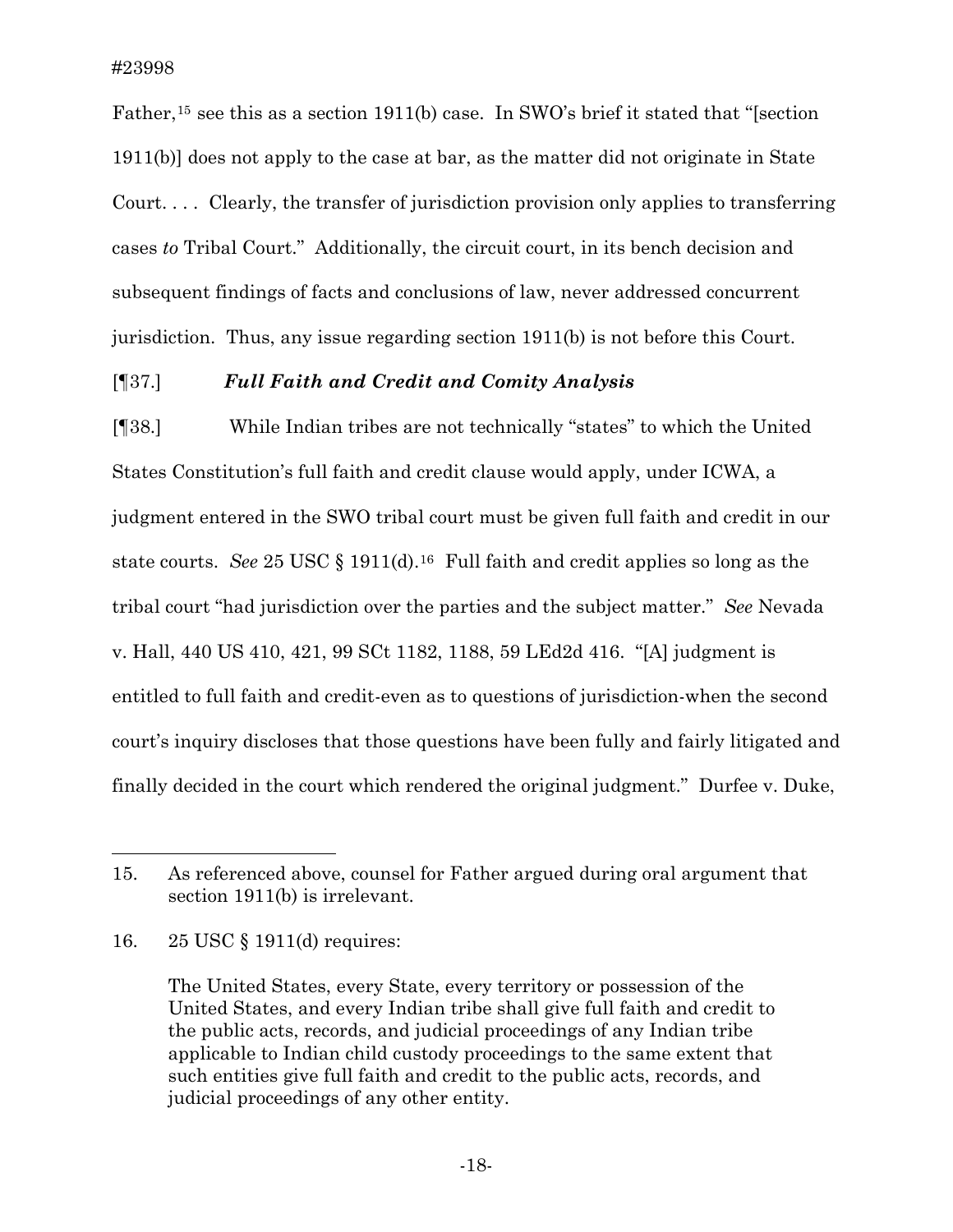$\overline{a}$ 

375 US 106, 111, 84 SCt 242, 245, 11 LEd2d 186 (1963). *See also* Baldwin v. Iowa State Traveling Men's Ass'n., 283 US 522, 525-27, 51 SCt 517, 518, 75 LEd 1244 (1931); Wells v. Wells, 2005 SD 67, ¶¶17-21, 698 NW2d 504, 509 (in the context of a party contesting personal and subject matter jurisdiction of a State court in subsequent State court proceeding, this Court noted "[a]n even stronger preclusion applies to collateral challenges to personal jurisdiction").[17](#page-19-0)

[¶39.] The issues of personal and subject matter jurisdiction *appear* to have been litigated in tribal court. The tribal court's memorandum opinion indicates, and Father concedes in his brief, that he appeared specially to contest jurisdiction. We have noted:

> Where a defendant appears in an action to object that the court has no jurisdiction over him and the court overrules the objection and judgment is rendered against him, the parties are precluded from collaterally attacking the judgment on the ground that the court had no jurisdiction over the defendant.

*Wells*, 2005 SD 67, ¶19 n1, 698 NW2d at 509 n1 (quoting Restatement (First) of Judgments § 9 (1942)). Accordingly, assuming a complete record on this point, Father could not collaterally attack the tribal court judgment in state court and we could not examine whether or not there was personal jurisdiction under *Durfee v. Duke*, 375 US at 111, 84 SCt at 245, 11 LEd2d at 191, and *Baldwin v. Iowa State Traveling Men's Ass'n*, 283 US at 525-27, 51 SCt at 518, 75 LEd 1244. Here, Father

<span id="page-19-0"></span><sup>17.</sup> Under a full faith and credit review, the judgment may also be examined for fraud. Kwongyuen Hangkee Co., Ltd. v. Starr Fireworks, Inc., 2001 SD 113, ¶8, 634 NW2d 95, 96-97 (quoting Hilton v. Guyot, 159 US 113, 202-03, 16 SCt 139, 158, 40 LEd 95, 122 (1895)).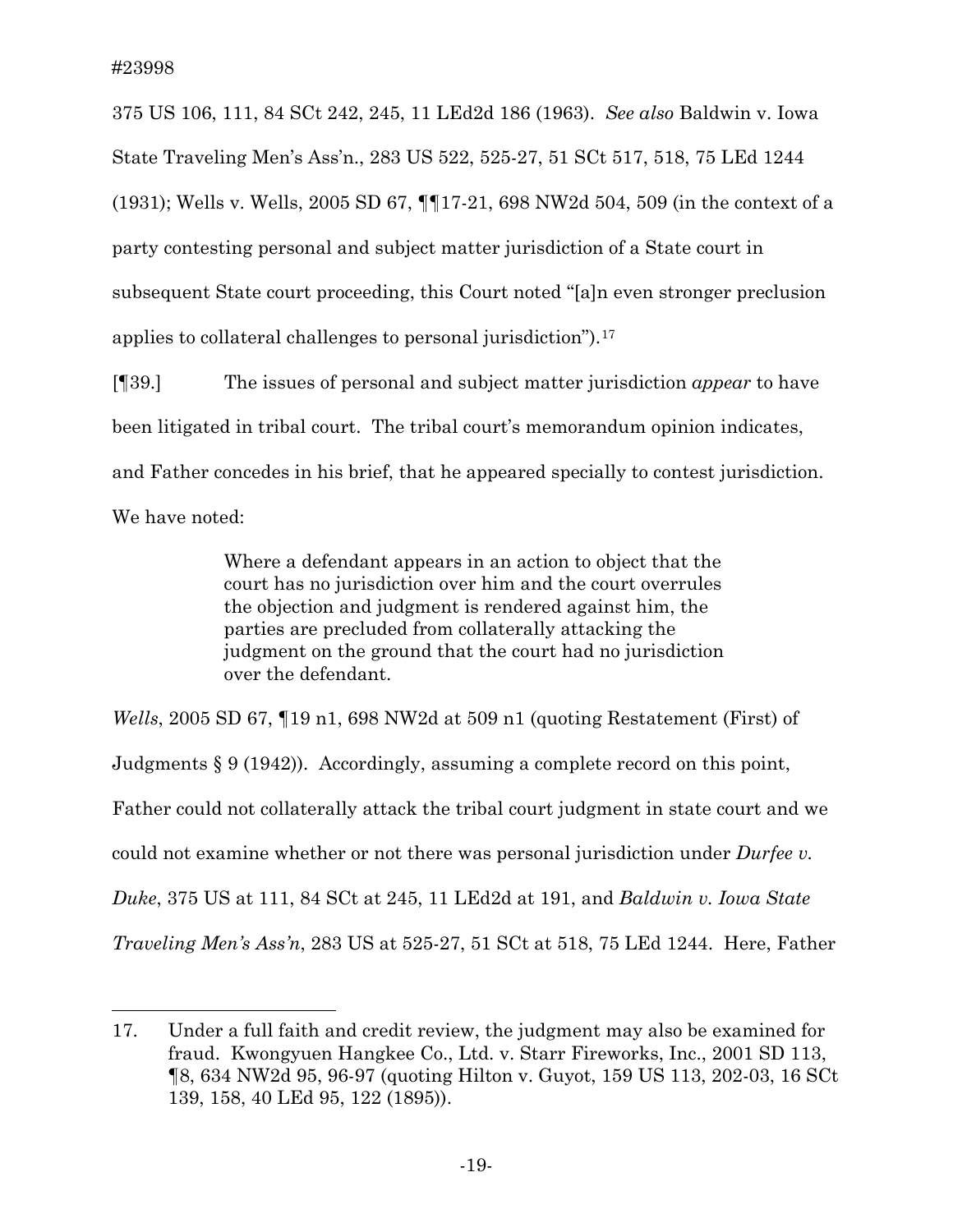$\overline{a}$ 

was attempting to directly prevent the enforcement of the tribal court order in circuit court by showing the tribal court did not have personal jurisdiction.

[¶40. ] Although the tribal court indicated Father appeared specially to contest personal and subject matter jurisdiction, the record only includes the tribal court's memorandum opinion but no transcript of the proceedings. This prevents us from reviewing whether these questions were "fully and fairly litigated" or whether the order is a final judgment.[18](#page-20-0) Therefore, we examine whether SWO could assert personal jurisdiction over Father.

[¶41.] The tribal court, circuit court and the parties referenced *Montana* when discussing personal jurisdiction. Montana v. United States, 450 US 544, 565-66, 101 SCt 1245, 1258, 67 LEd2d 493 (1981). Both the tribal court and circuit court agreed that SWO had personal jurisdiction over Father because he entered

"It is for the local law of the state of rendition to determine whether a judgment is final even though it is subject to appeal or has been appealed. If an appeal is taken which, by the local law of the state of rendition, vacates the judgment, no action can be maintained on the judgment in another state."

 (continued . . .) Restatement (Second) of Conflict of Laws § 107 (1971). Therefore, we may examine whether jurisdiction exists because it is unclear that this issue has been "finally decided." *See Durfee*, 375 US at 111, 84 SCt at 245, 11 LEd2d 186 (noting "[A] judgment is entitled to full faith and credit-even as to questions of jurisdiction-when the second court's inquiry discloses that those

<span id="page-20-0"></span><sup>18.</sup> Father appealed the tribal court decision to the SWO appellate court, but at this time we do not know the outcome of that appeal. We have been advised as of August 21, 2007 that oral argument is set for September 7, 2007 at 11:15 a.m. in Bismarck, North Dakota before the Northern Plains Intertribal Court of Appeals. It is unclear from research whether an appealed decision in tribal court is a final judgment.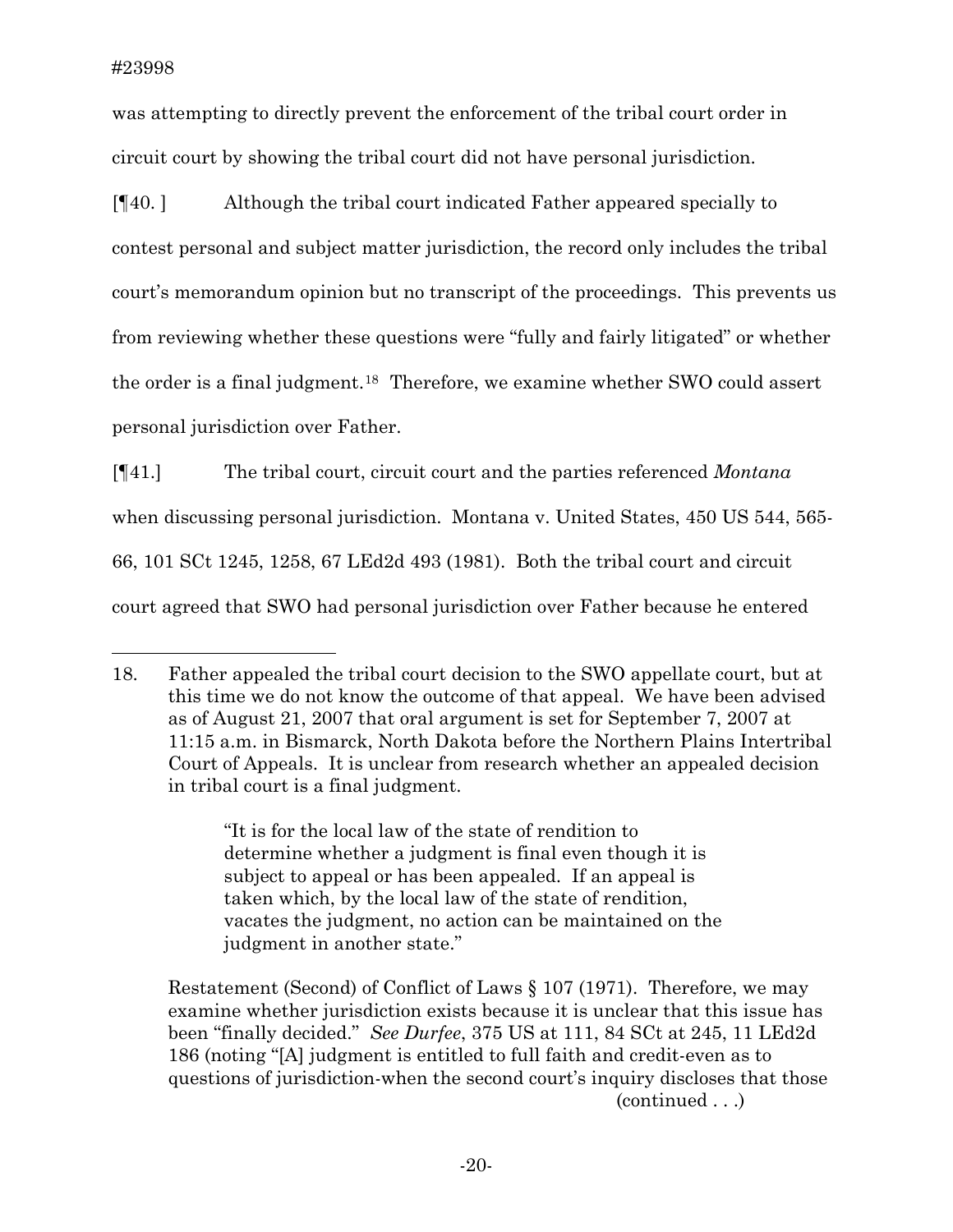into a consensual relationship with the tribe by marrying Mother and allowing his children to receive services from the tribe. *See Montana*, 450 US at 565-66, 101 SCt at 1258, 67 LEd2d 493.[19](#page-21-0) However, marrying a tribal member, allowing children to be enrolled members of the tribe and receiving tribal services do not qualify under the consensual relationship exception in *Montana*. Atkinson Trading Co., Inc. v. Shirley, 532 US 645, 655, 121 SCt 1825, 1833, 149 LEd2d 889 (2001); *In re* 

 $\overline{\phantom{a}}$  , where  $\overline{\phantom{a}}$  , where  $\overline{\phantom{a}}$  , where  $\overline{\phantom{a}}$  , where  $\overline{\phantom{a}}$ 

questions have been fully and fairly litigated and *finally decided* in the court which rendered the original judgment.") (Emphasis added).

<span id="page-21-0"></span>19. While discussing that most inherent tribal authority regarding the relations between an Indian tribe and nonmembers of the tribe has been divested, the Court noted the general rule is that the sovereign powers of an Indian tribe do not extend to the activities of nonmembers of the tribe. However,

> Indian tribes retain inherent sovereign power to exercise some forms of civil jurisdiction over non-Indians on their reservations, even on non-Indian fee lands. A tribe may regulate, through taxation, licensing, or other means, the activities of nonmembers who enter *consensual relationships* with the tribe or its members, through commercial dealing, contracts, leases, or other arrangements. A tribe may also retain inherent power to exercise civil authority over the conduct of non-Indians on fee lands within its reservation when that conduct threatens or has some direct effect on the political integrity, the economic security, or the health or welfare of the tribe.

*Montana*, 450 US at 565-66, 101 SCt at 1258, 67 LEd2d 493 (emphasis added) (additional and internal citations omitted). The analysis encompassed in *Montana* and its progeny "represents the status of a tribe's inherent sovereign powers after divestiture of all powers deemed inconsistent with the tribe's dependent status. [*Montana*, 450 US at 563-64, 101 SCt at 1257, 67 LEd2d 493.] Such divestiture has been characterized as restricting tribes' powers "to determine their external relations" (i.e., assert their powers over nonmembers)." [*Id.* at 564, 101 SCt at 1257, 67 LEd2d 493]. David M. Blurton, *John v. Baker and the Jurisdiction of Tribal Sovereigns Without Territorial Reach*, 20 Alaska LRev 1, 15-16 (2003).

<sup>(. . .</sup> continued)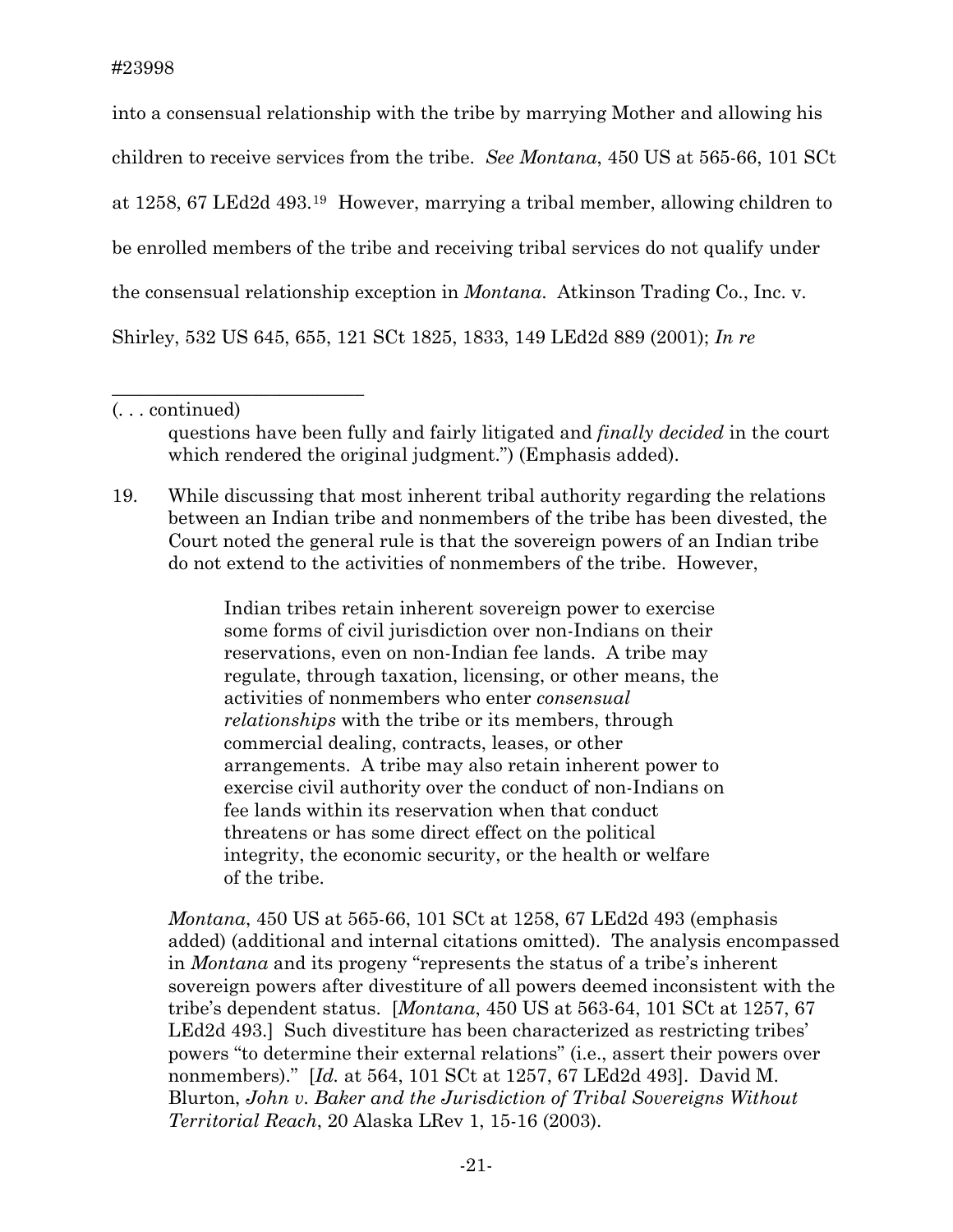Application of Defender, 435 NW2d 717, 718-21 (SD 1989). In addition, *Montana* is really a test for subject matter jurisdiction, typically used to determine if tribal courts have legislative jurisdiction.[20](#page-22-0), [21](#page-22-1) *See* Strate v. A-1 Contractors, 435 NW2d

<span id="page-22-0"></span> $\overline{a}$ 20. Even if *Montana's* consensual relationship exception was applied in the personal jurisdiction context, there is still no personal jurisdiction. Marrying a tribal member and allowing your children to receive tribal services does not constitute the consensual relationship contemplated by the *Montana* jurisdictional analysis. *See* Strate v. A-1 Contractors, 520 US 438, 457, 117 SCt 1404, 1415, 137 LEd2d 661 (1997) (discussing "the types of activities the Court had in mind" when considering *Montana's* consensual relationship exception); *see also* Blurton, *John v. Baker and the Jurisdiction of Tribal Sovereigns Without Territorial Reach*, 20 Alaska LRev at 13-14 (2003) (citing Nevada v. Hicks, 533 US 353, 371-72, 121 SCt 2304, 2316, 150 LEd2d 398 (2001) (noting the Supreme Court has restricted the first exception to private consensual commercial transactions occurring within Indian country between a nonmember and either the tribe or its members).

Furthermore, simply because a consensual relationship may exist is not enough for jurisdiction. Discussing *Montana*, the Eighth Circuit explained:

The existence of a consensual relationship is not alone sufficient to support tribal jurisdiction. *See Strate*, 520 US at 457, 117 SCt 1404. The tribal exercise of authority *must also take the form of taxation, licensing, or "other means" of regulating the activities of the nonmember*, *Montana*, 450 US at 565, 101 SCt 1245, and *this regulation must have some nexus to the consensual relationship*. Atkinson Trading Co. v. Shirley, 532 US 645, 656, 121 SCt 1825, 149 LEd2d 889 (2001). In other words, a nonmember's consensual relationship in one area "does not trigger tribal civil authority in another." *Id.*

Plains Commerce Bank v. Long Family Land & Cattle Co., 491 F3d 878, 886-87 (8thCir 2007).

<span id="page-22-1"></span>21. *Montana* began as a test for determining the tribe's regulatory authority over non-Indians' conduct on non-Indian fee lands within the reservation. In *Strate v. A-1 Contractors*, 520 US 438, 456-60, 117 SCt 1404, 1416, 137 LEd2d 661 (1997), the Supreme Court extended the *Montana* test to determine whether the tribe had adjudicatory jurisdiction for conduct by a non-Indian on non-Indian fee land within (continued . . .)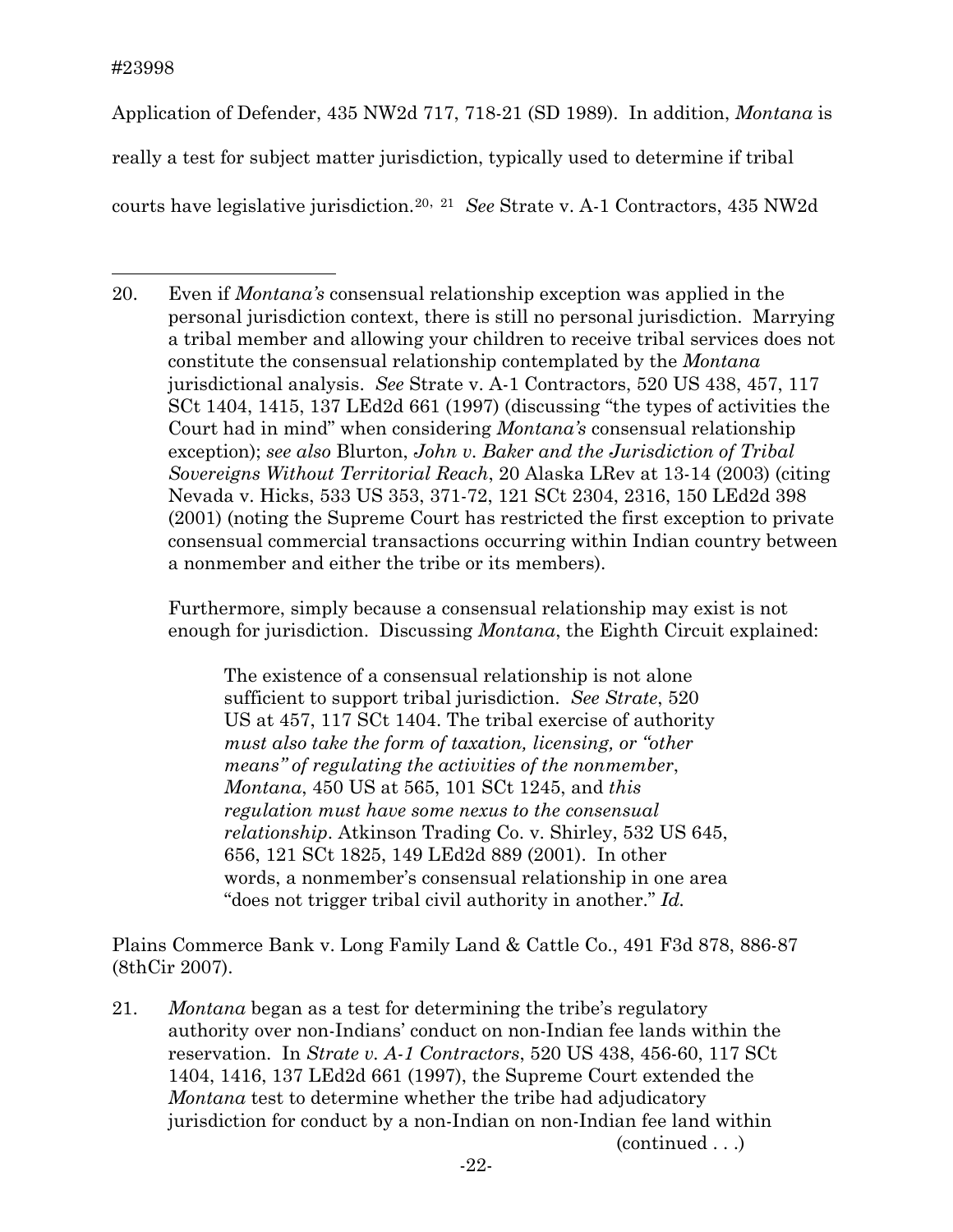438, 445, 117 SCt 1404, 1409, 137 LEd2d 661 (1997) ("The Court of Appeals concluded that our decision in *Montana v. United States* . . . was the controlling precedent, and that, under *Montana*, the Tribal Court lacked *subject-matter jurisdiction* over the dispute. We granted certiorari . . . and now affirm."); *see also* Frank R. Pommersheim, The Crucible of Sovereignty: Analyzing Issues of Tribal Jurisdiction, 31 Ariz LRev 329, 334-35, 344 (noting "[t]ribal legislative and judicial jurisdiction are not the same thing" and a tribal court cannot reach the question of legislative jurisdiction if there is a lack of judicial jurisdiction).

[¶42.] Moreover, analysis under *Montana* may not even be relevant in this case for a second reason. The *Montana* analysis generally applies to conduct *within the reservation*. *See Montana*, 450 US at 565, 101 SCt at 1258, 67 LEd2d 493 (noting "Indian tribes retain inherent sovereign power to exercise some forms of civil jurisdiction over non-Indians on [or within] their reservations . . ."). Courts generally do not apply the *Montana* analysis to a situation where conduct of a non-Indian, nonmember occurs off the reservation, and instead, hold to the rule that absent a clear federal directive, tribal authority does not extend to conduct off the reservation. *See* Blurton, *John v. Baker and the Jurisdiction of Tribal Sovereigns* 

\_\_\_\_\_\_\_\_\_\_\_\_\_\_\_\_\_\_\_\_\_\_\_\_\_\_\_

<sup>(. . .</sup> continued)

the reservation. *See* Cohen's Handbook on Federal Indian Law § 7.02[1][a], 599-601 (2005 ed). In *Nevada v. Hicks*, the United States Supreme Court extended the *Montana* analysis to situations where the land was owned by a tribal member. 533 US 353, 364, 121 SCt 2304, 2313, 150 LEd2d 398 (2001). The land was still within the reservation. *Id.* at 356, 121 SCt at 2309.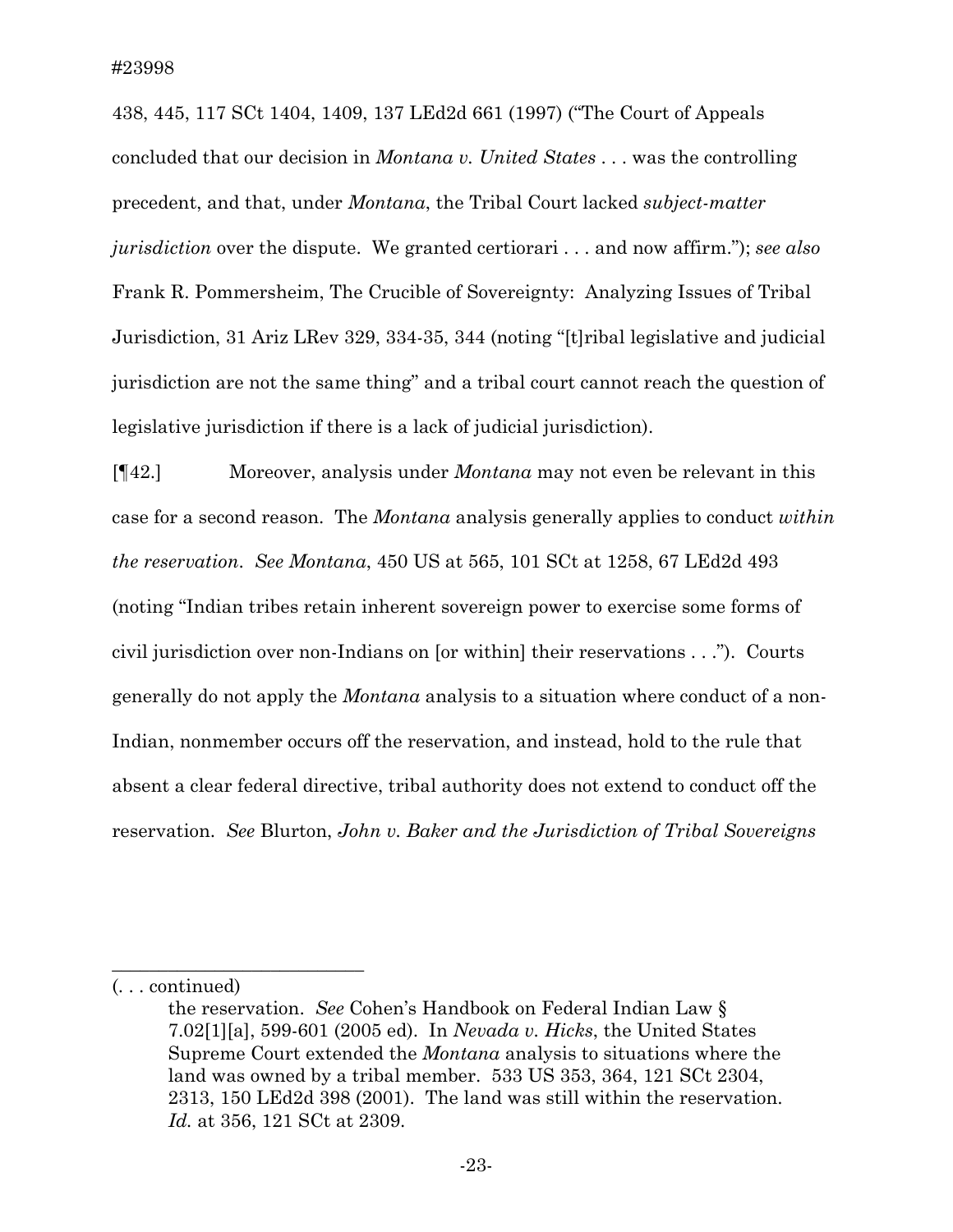*Without Territorial Reach*, 20 Alaska LRev at 18-19 (noting "tribal jurisdiction is non-existent over nonmember conduct outside of Indian country"); Mescalero Apache Tribe v. Jones, 411 US 145, 148-49, 93 SCt 1267, 1270-71, 36 LEd2d 114 (1973) (noting that "absent express federal law to the contrary, Indians going beyond reservation boundaries have generally been held subject to nondiscriminatory state law otherwise applicable to all citizens of the State"). There is no dispute that the conduct at issue in this case occurred entirely off the reservation. Therefore, the *Montana* analysis may not apply. *See* Hornell Brewing Co. v. The Rosebud Sioux Tribal Court, 133 F3d 1087, 1091 (8thCir 1998) ("Neither *Montana* nor its progeny purports to allow Indian tribes to exercise civil jurisdiction over the activities or conduct of non-Indians occurring outside their reservations."); *see also* Pommersheim, The Crucible of Sovereignty, 31 Ariz LRev at 336, 343 (discussing that the analysis of judicial jurisdiction determines "whether the tribal court has proper subject matter, personal, and *territorial jurisdiction* over the controversy" and, citing *DeCoteau*, 420 US at 427 n2, 95 SCt at 1085 n2, and observing that the definition of "Indian country" applies to civil jurisdiction).

## [¶43.] *Personal jurisdiction and minimum contacts analysis*

[¶44.] Generally, tribal law indicates the tribal court can exercise personal jurisdiction if the person has sufficient minimum contacts with the reservation in order to meet the due process requirements of the Indian Civil Rights Act (ICRA). *See* 25 USC § 1302; Red Fox v. Hettich, 494 NW2d 638, 645 (SD 1993); *In re* DeFender, 435 NW2d 717 (SD 1989); *see also* B.J. Jones, *A Primer on Tribal Court Civil Practice*, *available at* http://www.court.state.nd.us/court/resource/tribal.htm.

-24-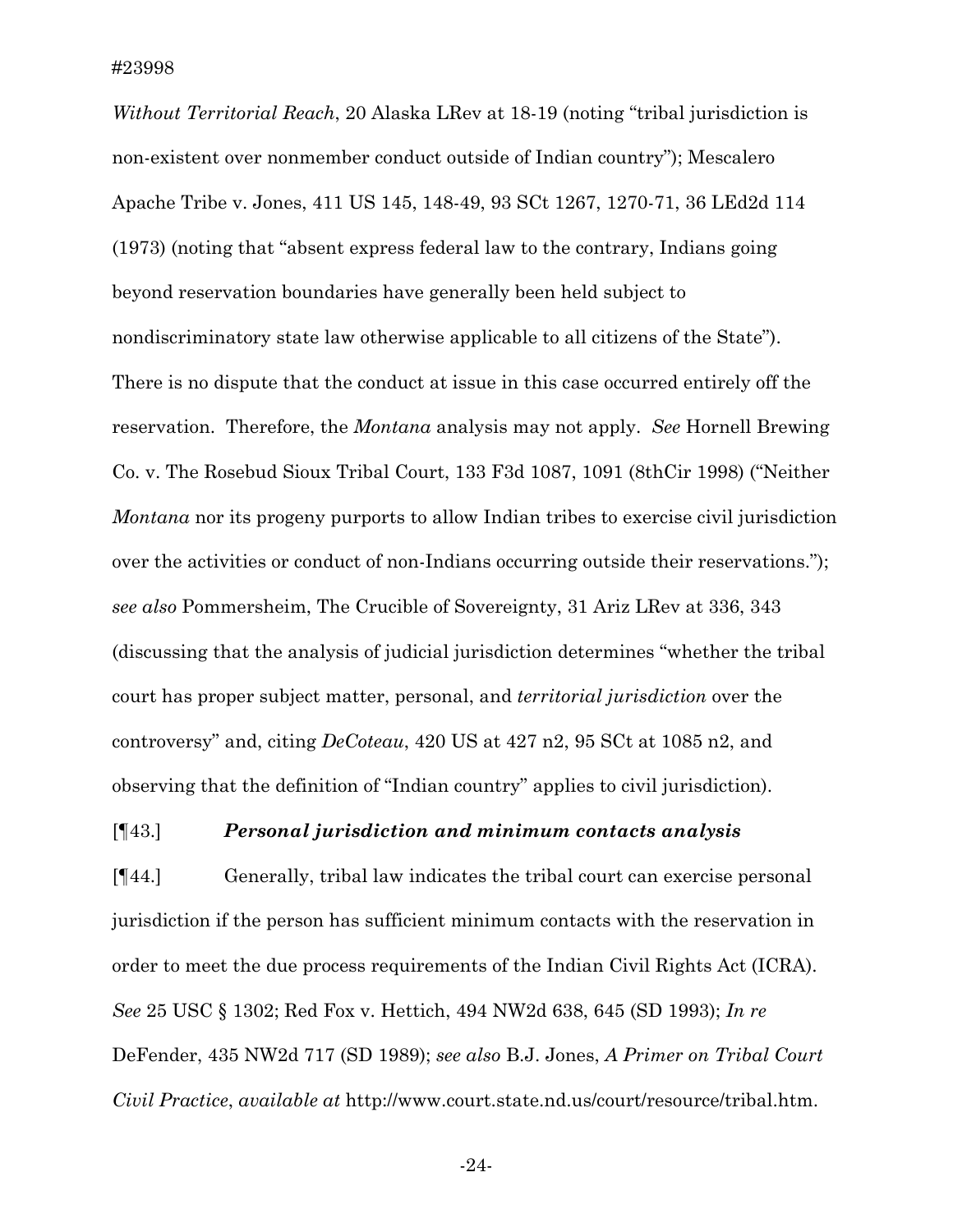ICRA imposes a statutory due process clause on the tribal court. *See* 25 USC § 1302(8); Cohen's Handbook of Federal Indian Law, Chs. 7.02[2] & 14.04[2]*.*  Accordingly, whether tribal courts have personal jurisdiction over a party is analyzed using the minimum contacts standard expressed in *International Shoe v. Washington*, 326 US 310, 316, 66 SCt 154, 158, 90 LEd 95 (1945)); Teague v. Bad River Band of Lake Superior Tribe of Chippewa Indians, 665 NW2d 899, 910 (Wis 2003) (citing Hinshaw v. Mahler, 42 F3d 1178 (9thCir 1994)); *see also* Cohen's Handbook of Federal Indian Law, at 7.02[2]. We inquire whether Father "had sufficient minimum contacts with [SWO reservation] to conclude that the assertion of jurisdiction does not offend 'traditional notions of fair play and substantial justice." Daktronics, Inc. v. LBW Tech Co., Inc., 2007 SD 80,  $\$\,5, \_\_\_N$  NW2d \_\_\_, \_\_\_ (quoting *Int'l Shoe Co.*, 326 US at 316, 66 SCt at 158, 90 LEd 95). "[A]n essential criterion in all cases is whether the 'quality and nature' of the defendant's activity is such that it is 'reasonable' and 'fair' to require him to conduct his defense in that State." Kulko v. Superior Court of California, 436 US 84, 92, 98 SCt 1690, 1697, 56 LEd2d 152 (1978).

[¶45.] Recently, we reiterated the three-part test our Court uses to determine if minimum contacts exist and due process has been satisfied:

> First, the defendant must purposefully avail himself of the privilege of acting in the forum state, thus invoking the benefits and protections of its laws. Second, the cause of action must arise from defendant's activities directed at the forum state. Finally, the acts of defendant must have substantial connection with the forum state to make the exercise of jurisdiction over defendant a reasonable one.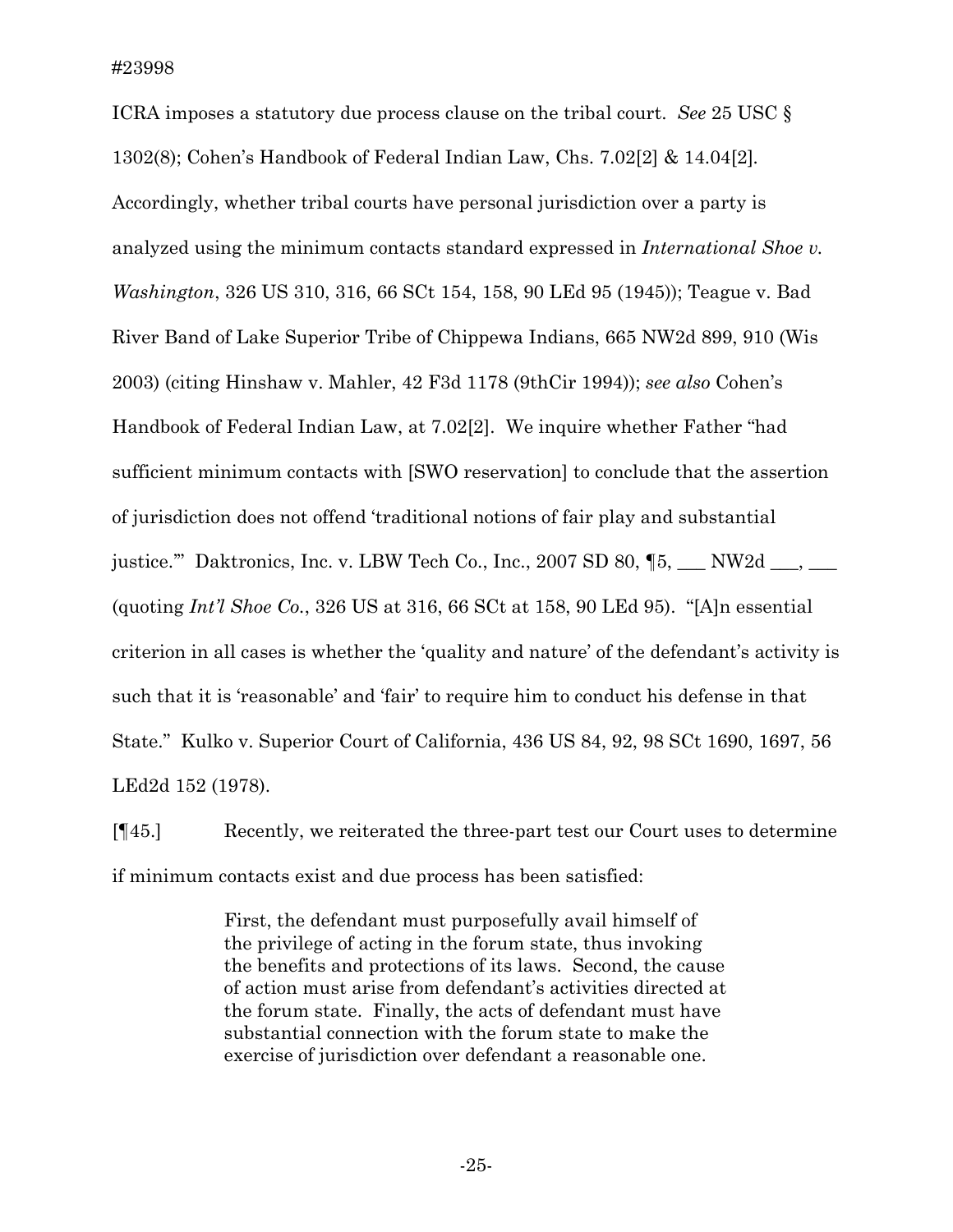*Daktronics, Inc.*, 2007 SD 80, ¶6, \_\_\_ NW2d at \_\_\_ (quoting Frankenfeld v. Crompton Corp., 2005 SD 55, ¶17, 697 NW2d 378, 384 (citing Rothluebbers v. Obee, 2003 SD 95, ¶26, 668 NW2d 313, 322; Denver Truck & Trailer Sales, Inc., 2002 SD 127, ¶11, 653 NW2d 88, 91; Opp v. Nieuwsma, 458 NW2d 352, 355-56 (SD 1990))). We have noted that "[m]ore in the way of 'minimum contacts' is required for a tribal court to exercise long-arm jurisdiction over a non-Indian 'than would be sufficient for the citizen of one state to assert personal jurisdiction over the citizen of another state.'" *Red Fox*, 494 NW2d at 645 (quoting Babbitt Ford, Inc. v Navajo Indian Tribe, 519 FSupp 418, 431 (Ariz 1981) *aff'd in part, rev'd in part on other grounds*, 710 F2d 587 (9thCir 1983), *cert. denied*, 466 US 926, 104 SCt 1707, 80 LEd2d 180 (1984)).

[¶46.] Here, Father is a nonresident, non-tribal member who never resided or domiciled on the reservation. For all times relevant to this proceeding, neither his children nor his ex-wife resided or domiciled on the reservation. Father has not purposefully availed himself to the benefits and protections of the laws of the SWO reservation. Father's connections with SWO are too attenuated to constitute minimum contacts. The "quality and nature" of Father's actions are not such that it would be reasonable and fair for him to require him to conduct his defense in this forum. *See* Kulko, 436 US 84, 92, 98 SCt 1690, 1697, 56 LEd2d 152 (finding no "purposeful act" and, therefore, no personal jurisdiction over defendant where he had consented to his child living in the forum). Father has not had sufficient contacts with the reservation, so personal jurisdiction would not be met. *See In re DeFender*, 435 NW2d at 720, 721.

-26-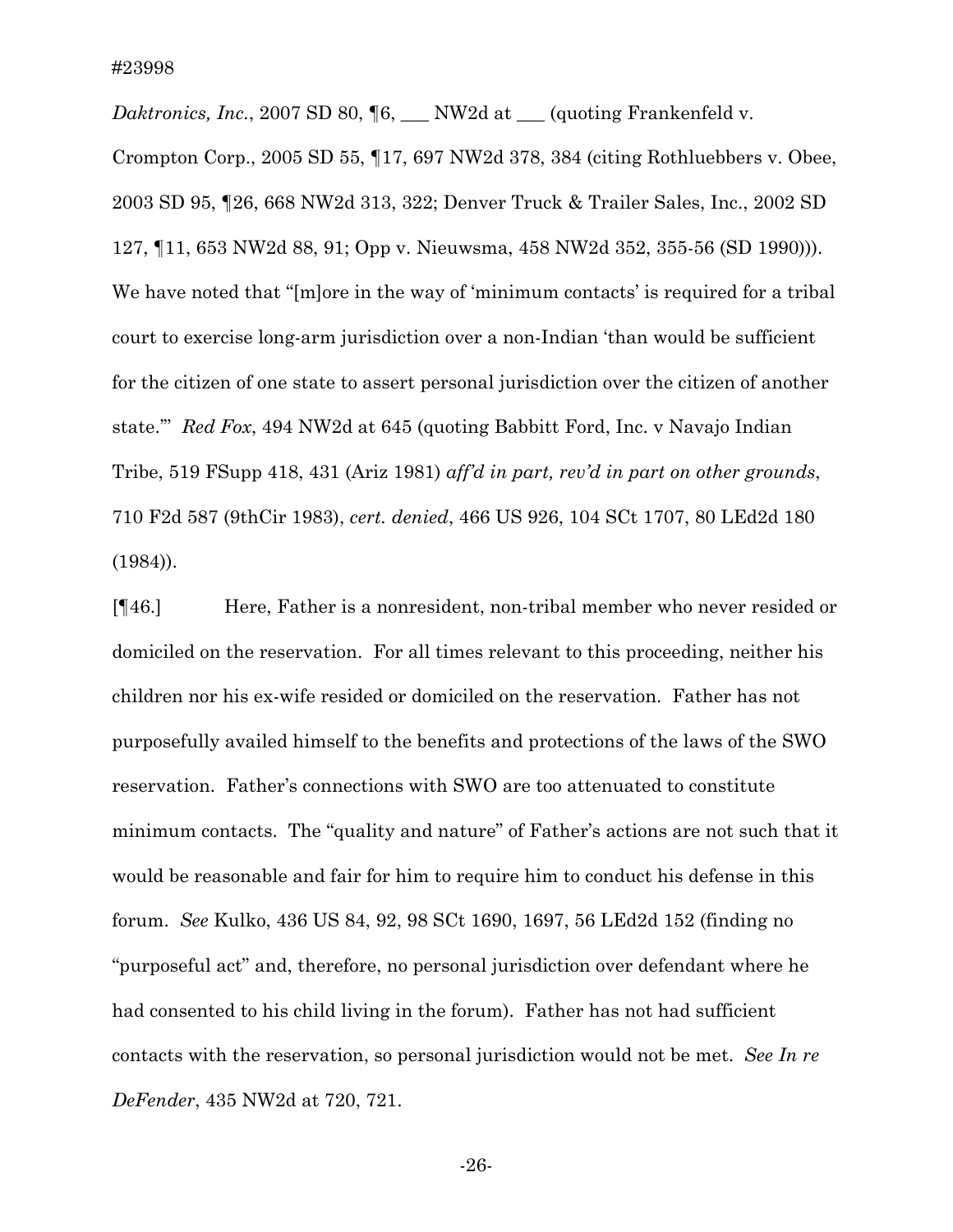[¶47.] The tribal court also relied on the status exception to due process to explain personal jurisdiction over Father was unnecessary. The status exception allows for cases involving personal status of an individual to be adjudicated in his or her home forum even though a party to the action is outside the forum's jurisdiction and cannot be served within the forum. Shaffer v. Heitner, 433 US 186, 201, 97 SCt 2569, 2578, 53 LEd2d 683, 696 (1977) (additional citation omitted). Child custody is a typical area where the status exception is applied; however, the status exception is inapplicable in this case. A fundamental part of the status exception is the child's presence in the forum. *See id.* (noting that "the personal status of the plaintiff . . . [can] be adjudicated in the *plaintiff's home* State even though the *defendant [can]not be served within that State*") (emphasis added). J.D.M.C. was not present on the reservation and due process cannot be circumvented by utilizing the status exception.

[¶48.] Additionally, comity review examines the judgment for, among other things, the existence of personal and subject matter jurisdiction. SDCL 1-1-25[.22](#page-27-0)

## <span id="page-27-0"></span>22. SDCL 1-1-25 provides:

 $\overline{a}$ 

No order or judgment of a tribal court in the State of South Dakota may be recognized as a matter of comity in the state courts of South Dakota, except under the following terms and conditions:

(1) Before a state court may consider recognizing a tribal court order or judgment the party seeking recognition shall establish by clear and convincing evidence that:

(continued . . .)

<sup>(</sup>a) The tribal court had jurisdiction over both the subject matter and the parties;

<sup>(</sup>b) The order or judgment was not fraudulently obtained;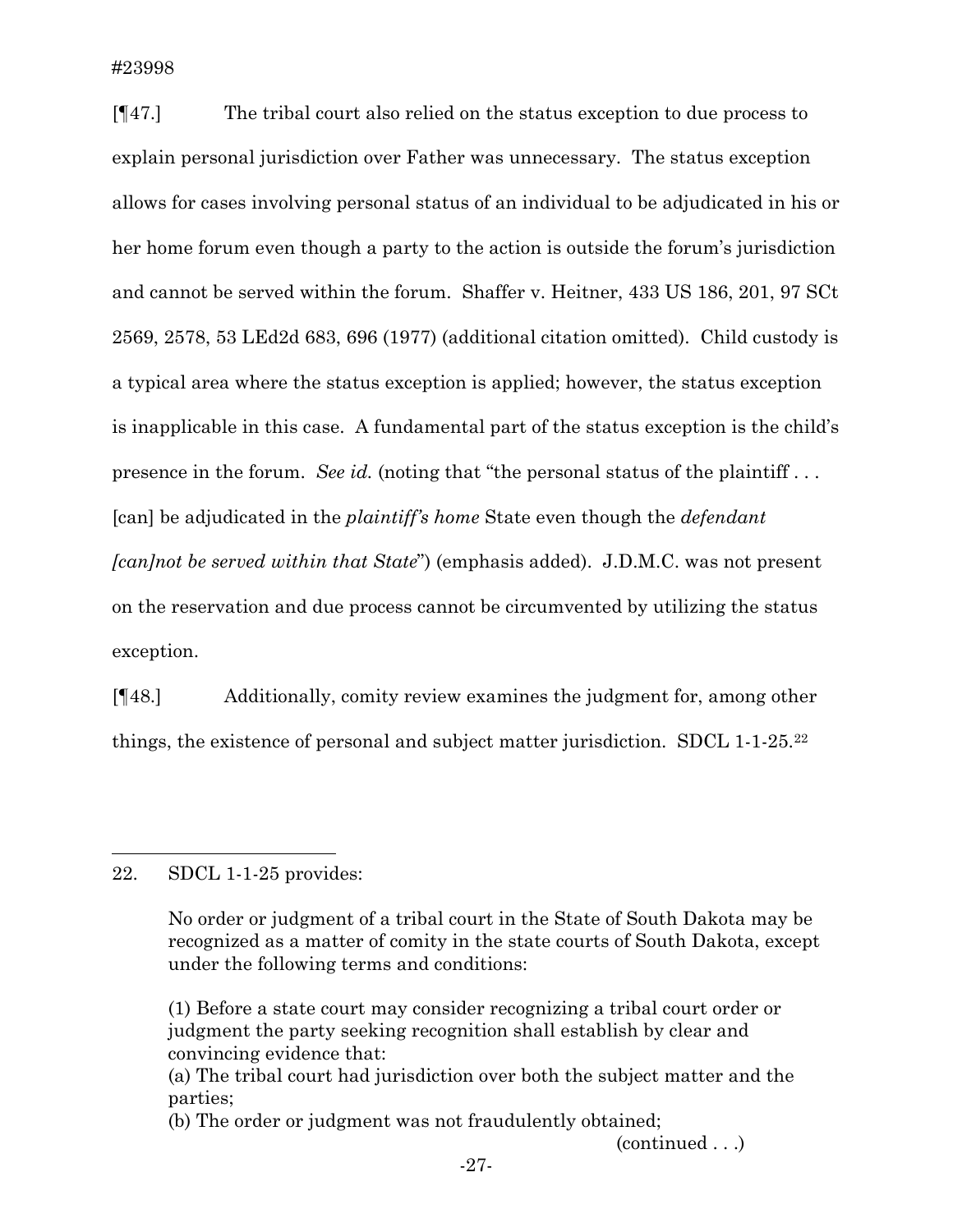As indicated above, the tribe lacked personal jurisdiction over Father. Therefore, neither full faith and credit nor comity should have been granted to the tribal court order.

[¶49.] Moreover, a review of the circuit court's findings and conclusions demonstrates it applied the wrong standard of review in the hearing. Under SDCL 1-1-25, the party arguing that comity should be granted has the burden to demonstrate that comity should be granted. Neither SWO nor Mother called a single witness despite repeated invitations from the circuit court to do so. They also did not present the circuit court with a transcript of the tribal court proceedings.<sup>[23](#page-28-0)</sup> *Compare In re GRF,* 1997 SD 112, ¶¶22-29, 569 NW2d at 34-35 (holding that affidavit evidence submitted to the circuit court was sufficient to support a finding below that the tribal court maintained jurisdiction over an abuse and neglect

\_\_\_\_\_\_\_\_\_\_\_\_\_\_\_\_\_\_\_\_\_\_\_\_\_\_\_

<sup>(. . .</sup> continued)

<sup>(</sup>c) The order or judgment was obtained by a process that assures the requisites of an impartial administration of justice including but not limited to due notice and a hearing;

<sup>(</sup>d) The order or judgment complies with the laws, ordinances and regulations of the jurisdiction from which it was obtained; and

<sup>(</sup>e) The order or judgment does not contravene the public policy of the State of South Dakota.

<sup>(2)</sup> If a court is satisfied that all of the foregoing conditions exist, the court may recognize the tribal court order or judgment in any of the following circumstances:

<sup>(</sup>a) In any child custody or domestic relations case; or

<sup>(</sup>b) In any case in which the jurisdiction issuing the order or judgment also grants comity to orders and judgments of the South Dakota courts; or

<sup>(</sup>c) In other cases if exceptional circumstances warrant it; or

<sup>(</sup>d) Any order required or authorized to be recognized pursuant to 25 USC, § 1911(d) or 25 USC, § 1919.

<span id="page-28-0"></span><sup>23.</sup> *See supra* ¶¶39-40.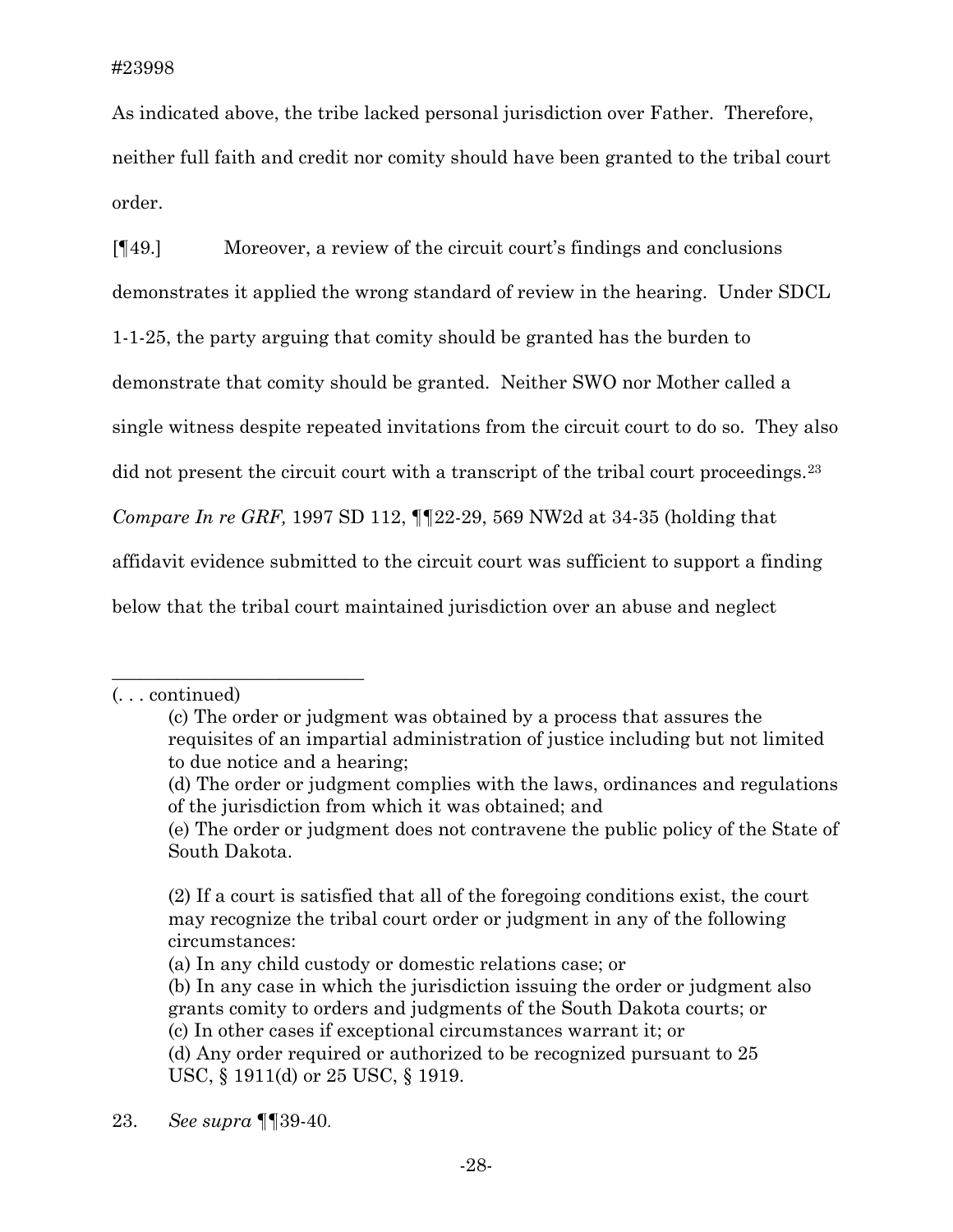proceeding). Both announced to the circuit court that they rested solely on a legal argument based on the tribal court's memorandum opinion and order. It is clear that this was not an inadvertent oversight by counsel but an intentional trial strategy. Given the fact that there is no evidence to establish SWO could exert personal jurisdiction, the order should not receive full faith and credit or comity. The circuit court erred in granting full faith and credit under section 1911(d) and comity under the dictates of SDCL 1-1-25.

[¶50.] This case arises from the most regrettable circumstances. However, we are not determining an abuse and neglect proceeding, but determining which court may decide the issue. The question in this case is whether a tribal court may assert jurisdiction based on off-reservation conduct over an Indian child and a non-Indian parent domiciled and residing off the reservation. As we have stated before, "absent the applicability of the ICWA, we do not believe that [sovereignty] principles may be extended so as to grant tribal courts the exclusive authority to adjudicate disputes which involve Indian children when neither the child nor the parents reside on the reservation." *In re DeFender*, 435 NW2d at 722.

[¶51.] The exclusive jurisdiction provisions of ICWA do not apply to this action as J.D.M.C. was not domiciled or residing on the reservation or a ward of the tribal court when the action commenced. Furthermore, given the lack of personal jurisdiction and the lack of evidence to support the tribal court's decision, it was

-29-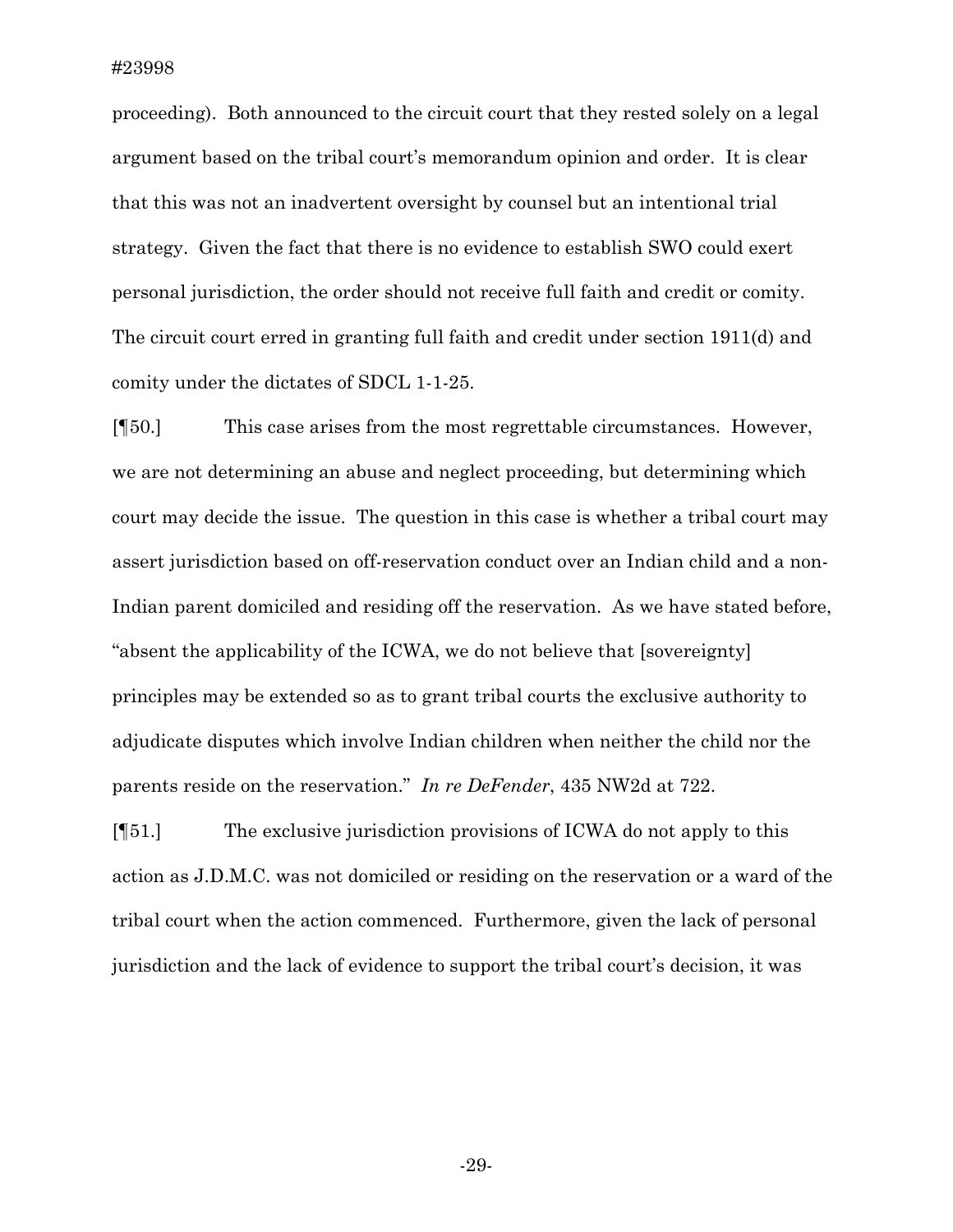$\overline{a}$ 

error for the circuit court to grant full faith and credit or comity to the tribal court order. We reverse the circuit court.  $24$ 

[¶52.] GILBERTSON, Chief Justice, and ZINTER and MEIERHENRY, Justices, concur.

[¶53.] KONENKAMP, Justice, dissents.

KONENKAMP, Justice (dissenting).

[¶54.] I would give full faith and credit to the Sisseton-Wahpeton Oyate Tribal Court order. It was obtained after an abuse and neglect petition was personally served on the father, and the subject of the order, a Native American child, is an enrolled member of the tribe, and the father appeared through counsel in tribal court to litigate jurisdiction. Under long-standing principles, we are bound to recognize the tribal court's determination of its own jurisdiction. Judicial proceedings in tribal courts are entitled to the same full faith and credit as any other out-of-state judicial proceeding. Under 25 U.S.C. § 1911(d), Congress provided:

# **Full faith and credit to public acts, records, and judicial proceedings of Indian tribes**

The United States, every State, every territory or possession of the United States, and every Indian tribe shall give full faith and credit to the public acts, records, and judicial proceedings of any Indian tribe applicable to Indian child custody proceedings to the same extent that such entities give full faith and credit to the public acts, records, and judicial proceedings of any other entity.

<span id="page-30-0"></span><sup>24.</sup> Due to our decision on these issues, we do not reach the remaining issues.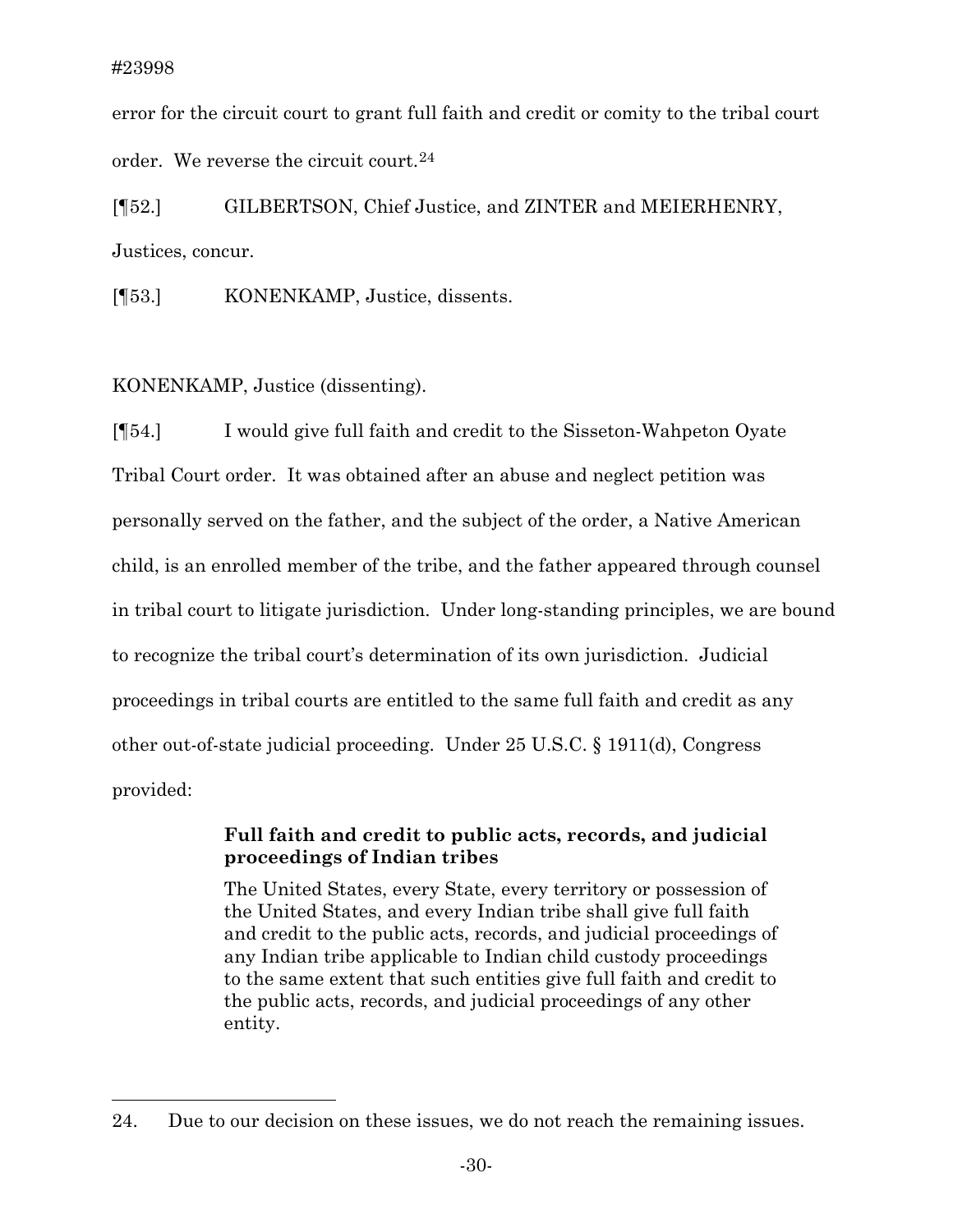$\overline{a}$ 

[¶55.] It is true that in ordinary circumstances a judgment of a court in one jurisdiction is conclusive on the merits in another jurisdiction *only if* the court in the first jurisdiction had power to pass on the merits. Here, however, the issue of jurisdiction was litigated in tribal court; thus, *res judicata* applies, and the question of jurisdiction should not be relitigated.[25](#page-31-0) "[A] judgment is entitled to full faith and credit—even as to questions of jurisdiction—when the second court's inquiry discloses that those questions have been fully and fairly litigated and finally decided in the court which rendered the original judgment." Durfee v. Duke, 375 US 106, 111, 84 SCt 242, 245, 11 LEd2d 186 (1963).

[¶56.] This Court takes the position that because there is no transcript of the tribal court proceedings we are prevented from determining whether the jurisdictional questions were fully and fairly litigated. However, the father does not contend in this appeal that he did not have a full and fair opportunity to litigate the jurisdictional questions in tribal court. On the contrary, he appeared by counsel, and, after a hearing, the tribal judge entered a thoughtful written decision fairly considering whether the tribal court had subject matter and personal jurisdiction.

<span id="page-31-0"></span><sup>25.</sup> While a court may not have subject matter jurisdiction, still "it may have jurisdiction to determine the question whether it has jurisdiction over the subject matter and to bind the parties by its determination, with the result that thereafter they are precluded from successfully contending that the court had no jurisdiction over the subject matter." Restatement (First) of Judgments § 10 cmt a (1942).